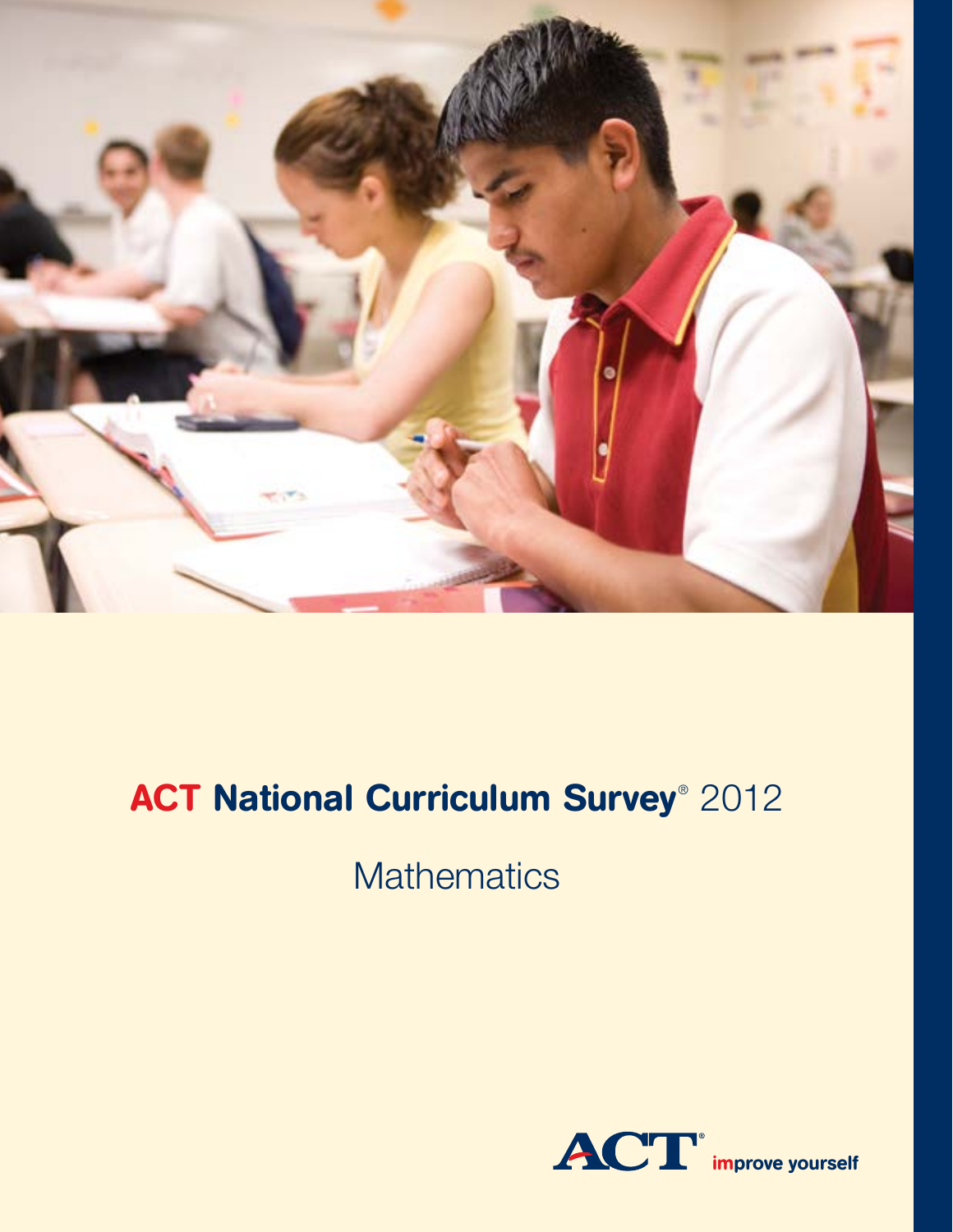ACT is an independent, nonprofit organization that provides assessment, research, information, and program management services in the broad areas of education and workforce development. Each year we serve millions of people in high schools, colleges, professional organizations, businesses, and government agencies, nationally and internationally. Though designed to meet a wide array of needs, all ACT programs and services have one guiding purpose—helping people achieve education and workplace success.

© 2013 by ACT, Inc. All rights reserved. The ACT® college readiness assessment is a registered trademark of ACT, Inc., in the U.S.A. and other countries. ACT National Curriculum Survey®, ACT Explore®, and ACT Plan® are registered trademarks of ACT, Inc.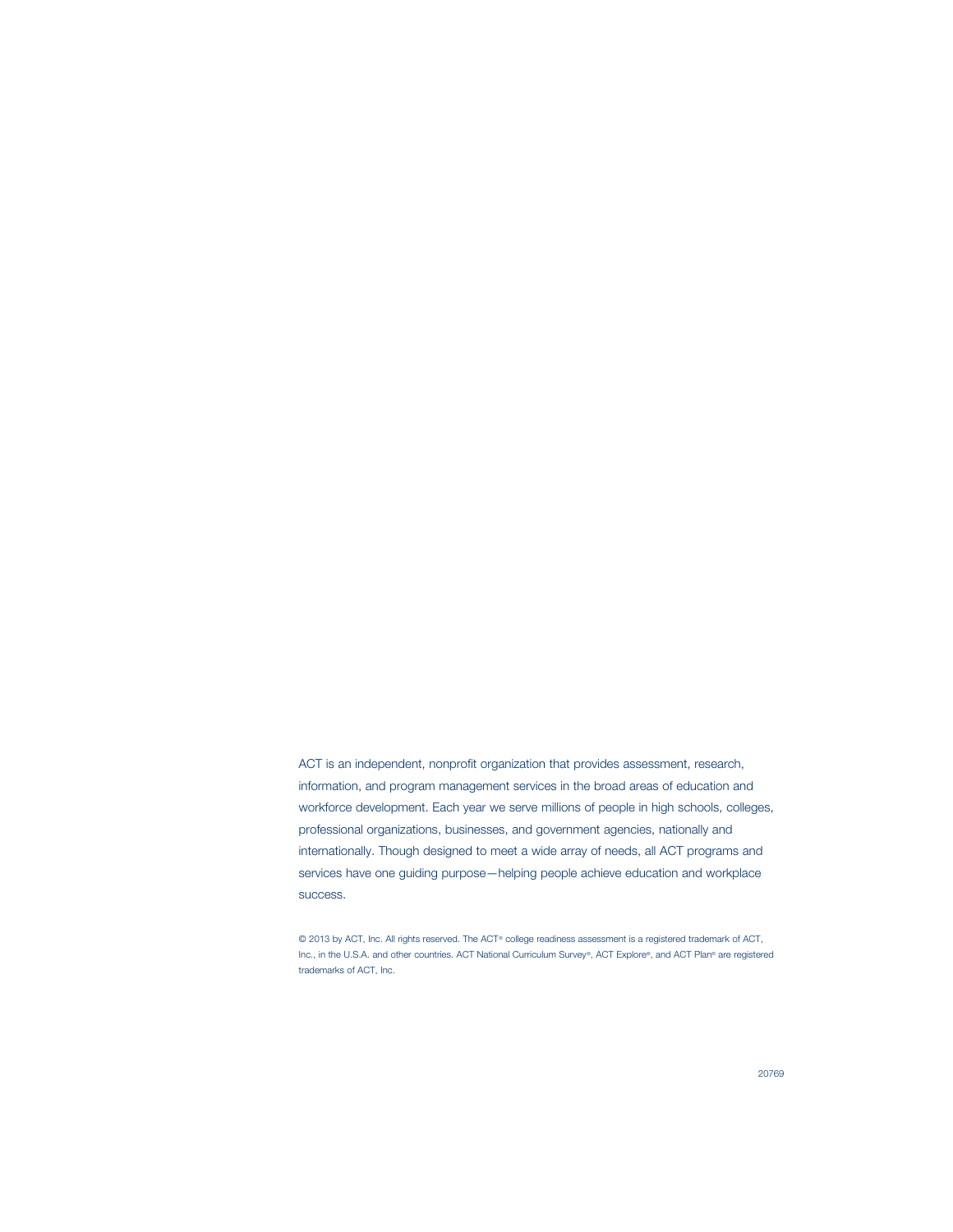# **ACT National Curriculum Survey**® 2012

**Mathematics** 

## Introduction

Every three to five years, the ACT National Curriculum Survey® asks educators about what they teach (or don't teach) in their courses and how important they feel various topics in their discipline are for students to know to be successful in these courses and in future coursework. The survey also asks educators for their opinions on educational topics of current interest, such as the college readiness of their students or the implementation of improved standards, such as ACT's College Readiness Standards or the Common Core State Standards.

Prior National Curriculum Survey efforts included educators from middle school through the postsecondary level; for the first time, the National Curriculum Survey 2012 also included elementary school teachers. ACT knows that early learning is important for later high school performance—not only do we have the assessment data to prove it, but we now also have survey data about its importance from the very people who teach it.

### The Purpose of the Survey

The National Curriculum Survey is a critical step in the process used to build and regularly update a valid suite of ACT assessments that is empirically aligned to college readiness standards. The survey helps to inform the test blueprint for the assessments (see Figure 1). Results from the assessments are used to validate ACT's College Readiness Standards as well as the College Readiness Benchmarks. (The figure represents only this validation cycle, and does not represent how the Standards and Benchmarks were derived.)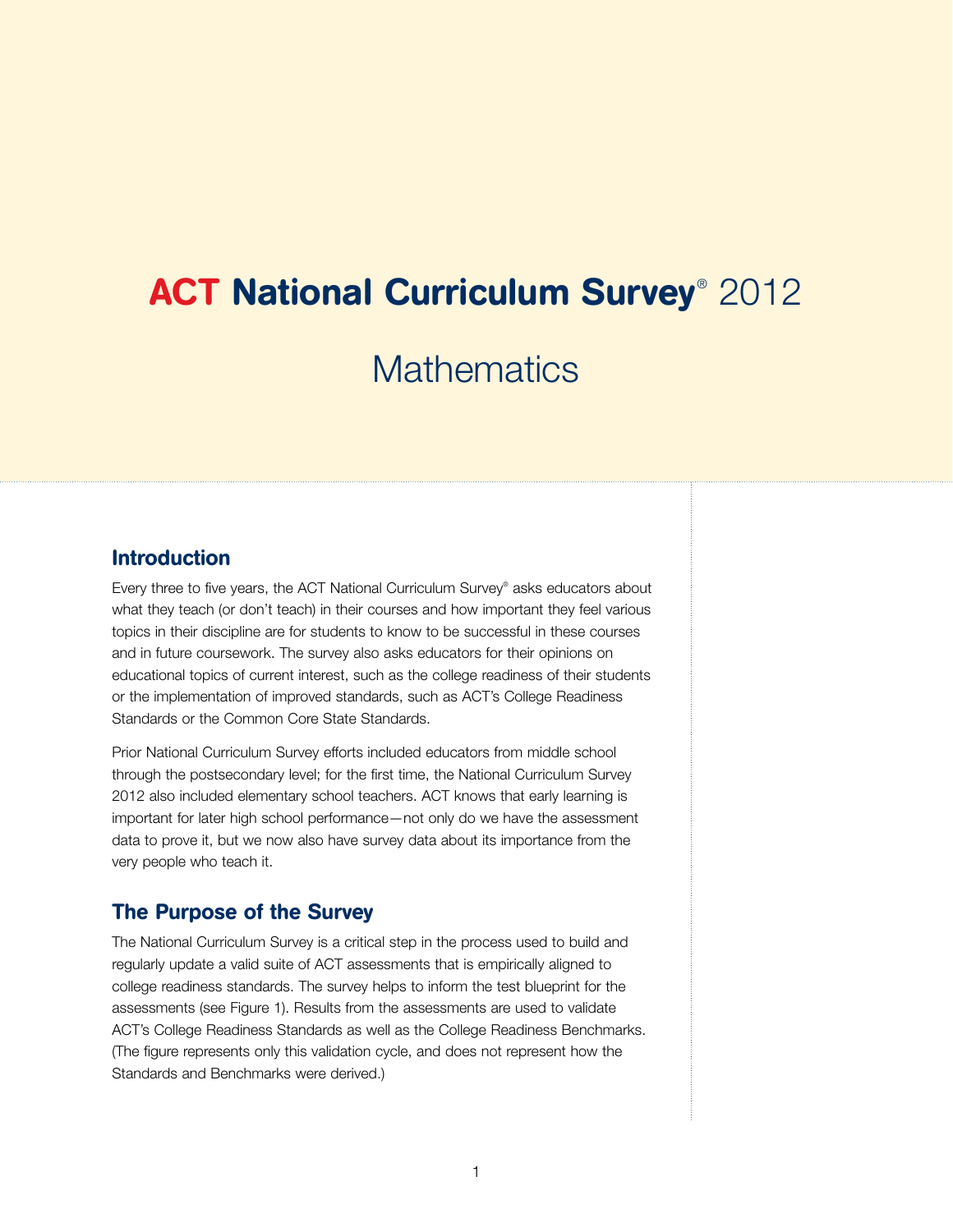

ACT is committed to validity research. The first type is research into content validity, designed to answer the critical question: Does the test measure what it purports to measure? Essentially, this involves the validation of ACT's College Readiness Standards, which are built on a foundation of years of empirical data and continually validated through the National Curriculum Survey as well as frequent external standards reviews. The second type of research, into predictive validity, is equally important. Using actual course performance, we answer a second critical question: Does the test correctly predict performance? Constant monitoring allows ACT to ensure that the answer to both of the aforementioned questions is yes.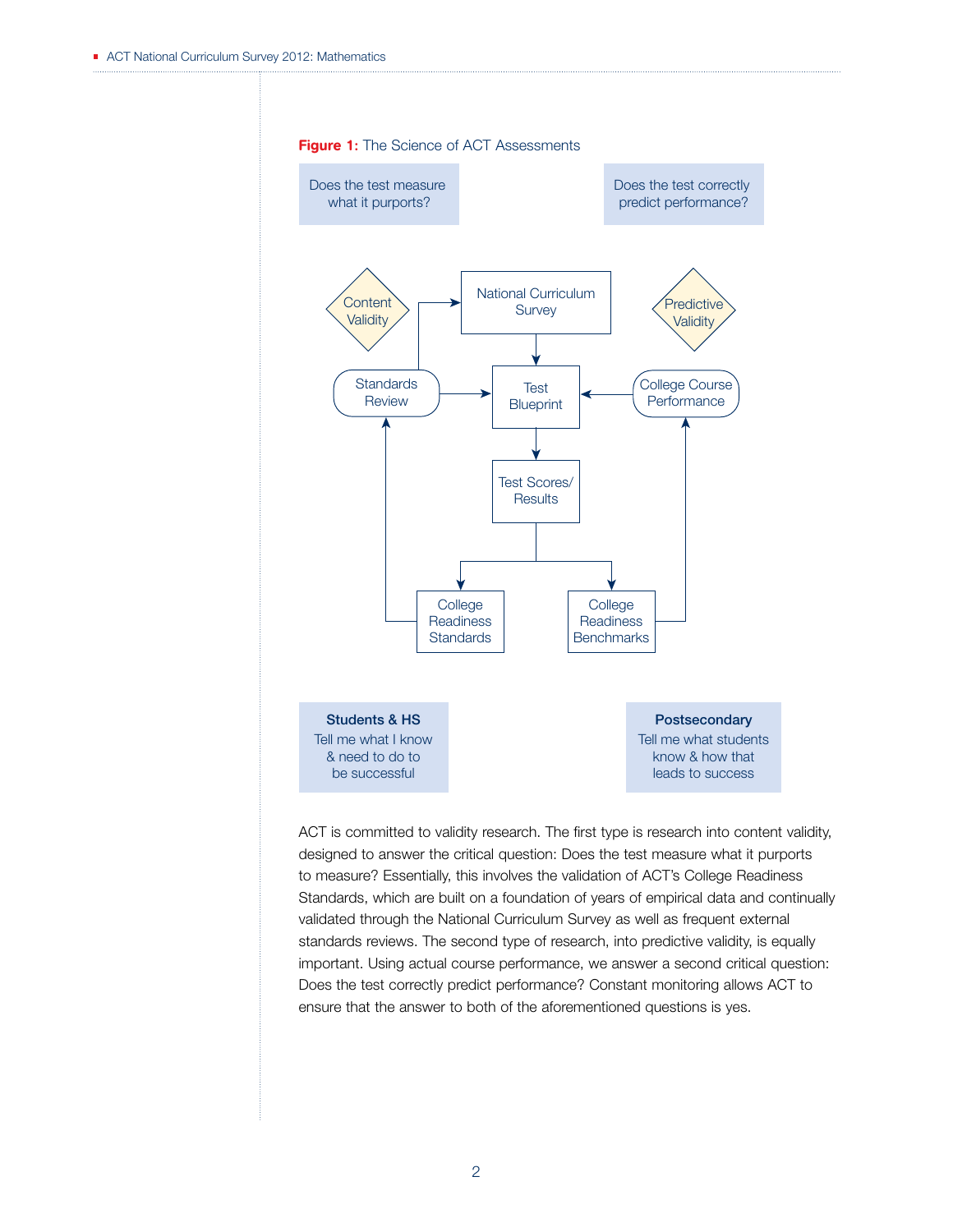This science behind our assessments—the evidence base and ongoing research—is critical to answering the key question of what matters most in college and career readiness. The National Curriculum Survey represents ACT's commitment to:

- use evidence and research to develop and validate our standards, assessments, and benchmarks;
- maintain a robust research agenda to report on key educational metrics (*The Condition of College & Career Readiness*, *Enrollment Management Trends Report*, and *The Reality of College Readiness*); and
- develop assessments, reports, and interventions that will help individuals navigate their personal path to success along a kindergarten-through-career continuum.

Accordingly, the following principles have shaped and will continue to drive our development agenda:

- 1. Maximize instructional time.
- 2. Establish reasonable testing times.
- 3. Provide transparent connections between ACT's College Readiness Standards and the Common Core State Standards.
- 4. Leverage technology to enhance student engagement, produce more meaningful results, and share results in a timely fashion.
- 5. Increase the emphasis on evidence-centered design, implementing as quickly as possible given technological advances (such as artificial intelligence scoring).
- 6. Include science as a critical content area in our assessment batteries.
- 7. Reflect the reality that there are multiple dimensions of readiness and success (validated by research).

As a not-for-profit educational research organization, we will use these principles to drive the development and continuous improvement of ACT's current and future solutions, as well as the research agenda associated with them, thereby enabling ACT to fulfill its mission of helping all individuals achieve success.

## The Survey Results

ACT makes the results of each National Curriculum Survey public in recognition that ACT's data can help educational stakeholders make more informed decisions about college readiness standards and about the alignment of those standards with assessment and curricula. (Survey results for the ACT National Curriculum Survey 2012 are available at http://www.act.org/research-policy/national-curriculumsurvey.)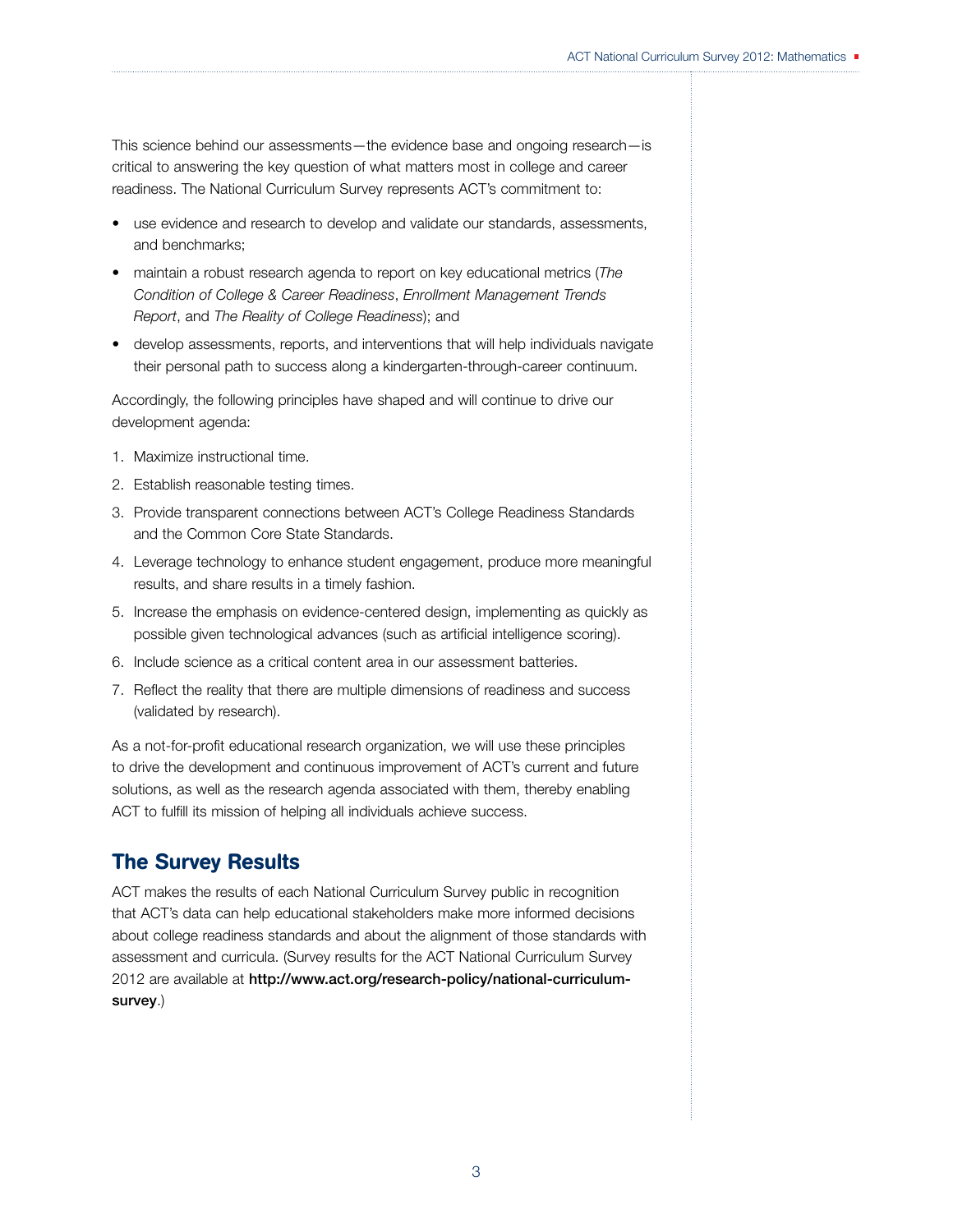The present report highlights findings from the Mathematics portion of the survey. Participants in this portion included teachers of elementary school mathematics; teachers of middle school mathematics, pre-algebra, algebra, and geometry courses; teachers of high school courses in pre-algebra, algebra, advanced algebra, pre-calculus, calculus, geometry, statistics, and trigonometry; instructors of developmental mathematics at the introductory college level; and instructors of credit-bearing first-year postsecondary courses in the following subjects: calculus; college algebra; college geometry; finite or discrete mathematics; introductory college mathematics/college preparation; pre-calculus; and probability and/or statistics.

The implications of the survey findings are as follows:

- The re-teaching of some earlier topics in middle and high school mathematics courses may take time away from teaching other content necessary to helping ensure that students are ready for college and career in mathematics by high school graduation.
- Students who may be interested in pursuing careers in fields that require mathematics likely need to learn additional skills beyond those currently taught in K–12 mathematics courses in order to be ready for higher levels of introductory postsecondary mathematics coursework.
- Many K–12 mathematics teachers may not yet be ready to teach to college- and career-ready standards, such as those represented by the Common Core State Standards for mathematics.
- The teaching of mathematics-specific reading comprehension strategies in mathematics courses throughout K–12 may need to be increased in order to fuel and reinforce students' abilities to learn mathematics throughout their educational careers.

In the next section of the report, the findings leading to these implications are described in detail. The final section of the report offers recommendations suggested by the findings and implications, while the Appendix contains detailed information about the survey sampling process.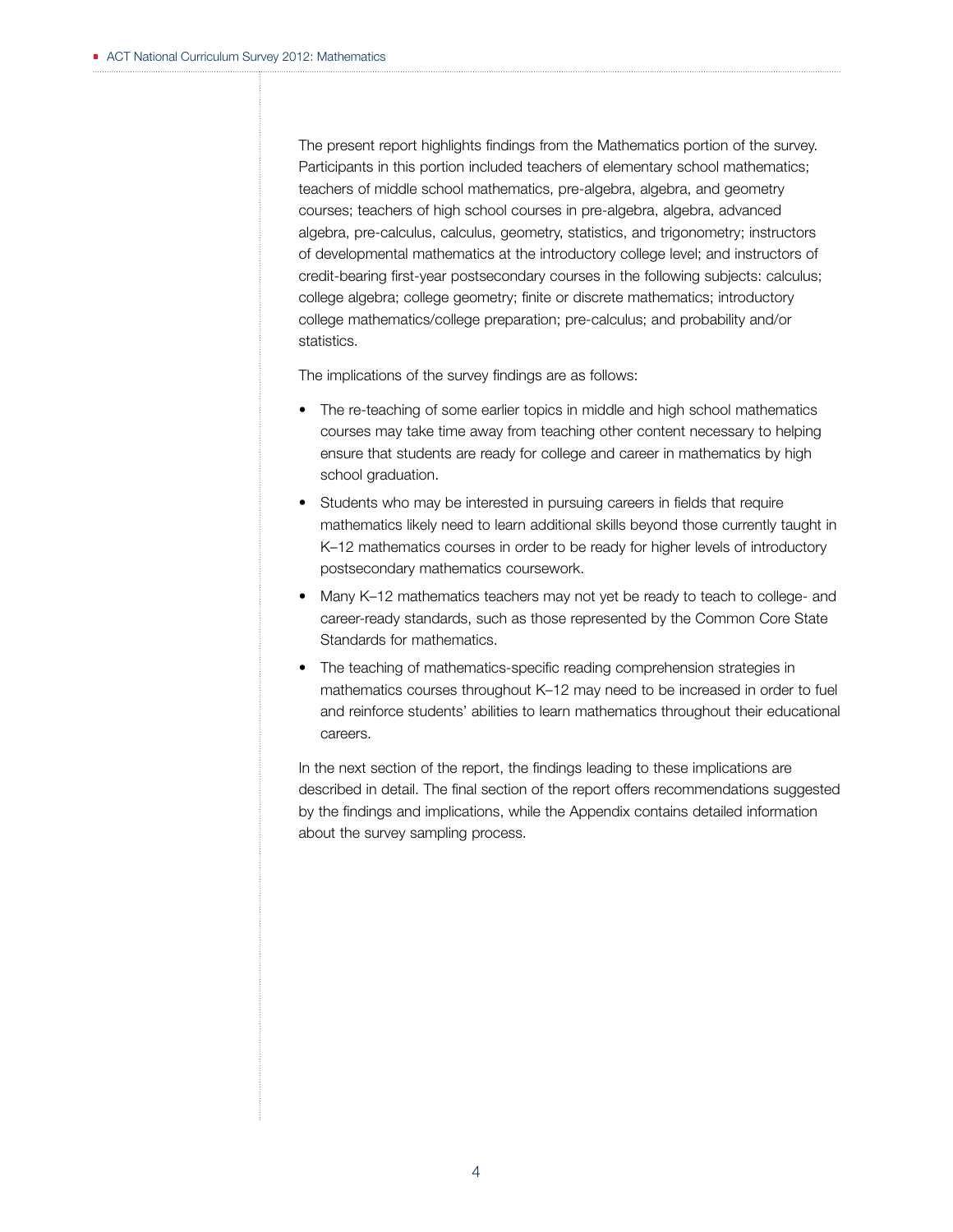## Findings In Mathematics

#### Topic 1: Mathematics and Postsecondary Preparation

#### Finding 1: Some K–12 mathematics topics that ideally should have been learned before grade 8 are still being taught as standard course content in grade 8 and beyond.

One of the most common critiques of US mathematics education concerns the amount of re-teaching: students being taught many of the same skills in a new course that ideally should have been learned in a previous course or courses. According to critics, if students really understood the topic the first time, then significant amounts of re-teaching could be avoided, and mathematics instruction would be more efficient and effective. As part of the National Curriculum Survey 2012, K–12 mathematics teachers indicated whether topics, if taught in their course, were presented as part of standard course content or mainly as review.

Figure 2 shows the distribution of responses at grades 7 and 8 for one topic of universal interest: Perform addition, subtraction, multiplication, and division on signed rational numbers. This topic is about calculating with integers, fractions, and decimals, and is used throughout life in shopping, tax calculations, and understanding scientific research. It is used for direct computation, problem solving, estimating, and justifying conclusions. In our rank-ordering of responses by instructors of credit-bearing first-year postsecondary mathematics courses, the topic is ranked number 2 in importance as a prerequisite for success in those courses; in some previous years of the survey it has been number 1.

**Figure 2:** Percentages of Mathematics Teachers at Grades 7 and 8 Reporting Whether or How They Teach the Topic "Perform addition, subtraction, multiplication, and division on signed rational numbers"1



■Taught as Standard Course Content ■Taught Mainly as Review ■Not Taught

<sup>1</sup> Middle school teachers who did not respond to the question were excluded from the analysis.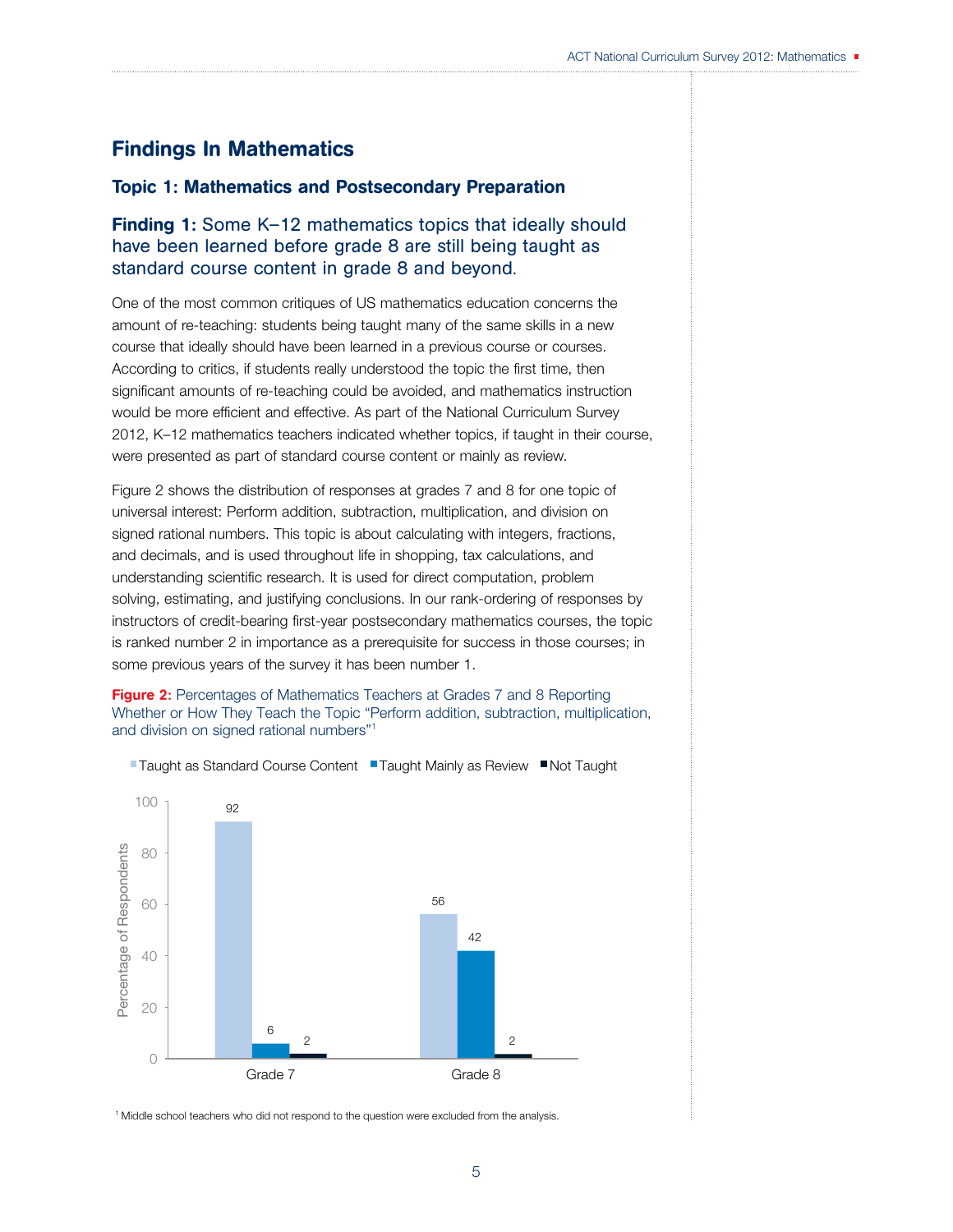The figure focuses on these two grades because the Common Core State Standards for mathematics slate regular course instruction of this topic to be completed in grade 7, with fluency increasing as students progress further through school.

The responses show that almost all teachers of grade 7 mathematics courses are covering this topic as a part of regular coursework, while a small percentage considers it review. A smaller percentage does not cover the topic at all, perhaps indicating that students in those classrooms have already learned the topic well enough before grade 7. Overall, the seventh-grade results are consistent with the expectations in the Common Core—if these teachers are in fact finishing up instruction in the topic as standard course content.

After grade 7, the picture is not so ideal. Even before Common Core adoption, state mathematics curricula generally painted a picture of grade 8 in which this topic, if taught at all, is taught as review. This view also persists in the Common Core, presuming as it does that, beginning in eighth grade, teachers would treat this topic only as something that students must use and strengthen as they learn new topics and increase their problem-solving expertise. However, Figure 2 shows that more than half of eighth-grade math teachers report teaching the topic as part of standard course content. In addition, survey results indicate that 45 percent of high school Algebra I teachers and 26 percent of high school Algebra II teachers are also still teaching it as standard course content—suggesting that classroom time in these courses might potentially be taken away from teaching other content necessary to helping ensure that students are ready for college and career in mathematics by high school graduation.

### **Finding 2:** Many of the topics rated as most important by instructors of credit-bearing first-year college mathematics courses are typically covered in high school Algebra I or earlier.

Table 1 shows the 20 topics rated most important as prerequisites by instructors of credit-bearing first-year postsecondary courses. Nine—or 45 percent—of the topics (shaded in blue in the table) are typically covered in grade 7 or earlier, while ten are topics from Algebra I. The one remaining topic (shaded in green in the table) is typically taught in Algebra II.<sup>2</sup>

<sup>&</sup>lt;sup>2</sup> These results are described in terms of a traditional math course sequence, but they apply equally well to an integrated math sequence.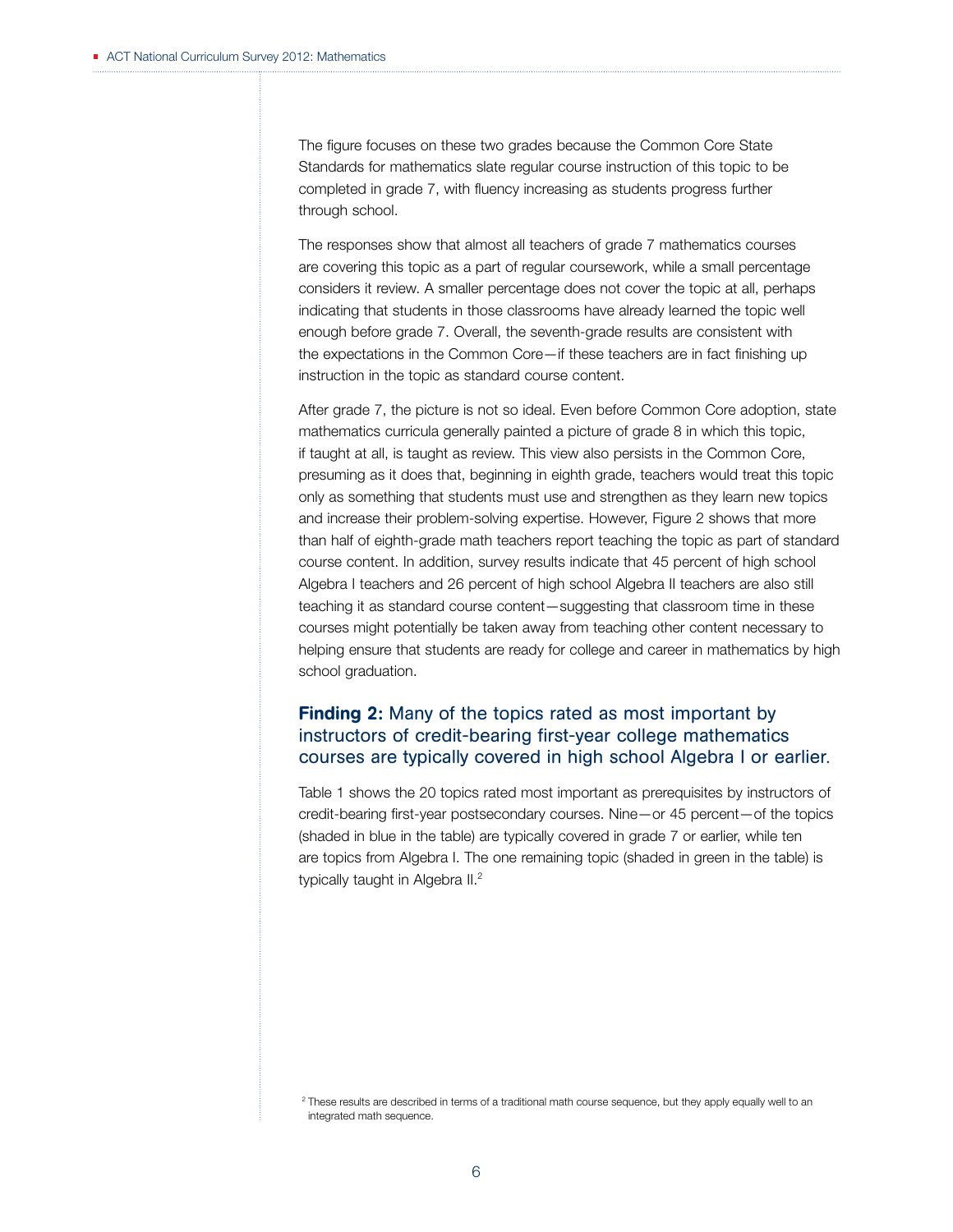**Table 1:** Ranking of the 20 Topics Rated Most Important as Prerequisites by Instructors of Credit-Bearing First-Year College Mathematics Courses<sup>3</sup>

| Rank           | <b>Topic</b>                                                                                       |
|----------------|----------------------------------------------------------------------------------------------------|
| 1              | Evaluate algebraic expressions                                                                     |
| $\overline{2}$ | Perform addition, subtraction, multiplication, and division on signed rational<br>numbers          |
| 3              | Solve linear equations in one variable                                                             |
| $\overline{4}$ | Solve multistep arithmetic problems                                                                |
| 5              | Locate points on the number line                                                                   |
| 6              | Perform operations (add, subtract, multiply) on linear expressions                                 |
| 7              | Find the slope of a line                                                                           |
| 8              | Find equivalent fractions                                                                          |
| 9              | Find and use multiples and factors                                                                 |
| 10             | Perform operations (add, subtract, multiply) on polynomials                                        |
| 11             | Locate points in the coordinate plane                                                              |
| 12             | Write expressions, equations, or inequalities to represent mathematical and<br>real-world settings |
| 13             | Evaluate functions at a given value of $x$                                                         |
| 14             | Graph linear equations in two variables                                                            |
| 15             | Order rational numbers                                                                             |
| 16             | Determine the absolute value of rational numbers                                                   |
| 17             | Manipulate equations and inequalities to highlight a specific unknown                              |
| 18             | Manipulate expressions containing rational exponents                                               |
| 19             | Solve linear inequalities in one variable                                                          |
| 20             | Solve problems using ratios and proportions                                                        |

This finding suggests that an important contributor to students' college and career readiness is the ability of teachers throughout K–12 to keep strengthening many of the topics students learn in earlier grades, to develop connections, deepen understanding, or add fluency. It's not enough for students to stay at the same level: there is an adage that students really learn the skills from one mathematics course when they take the next course.

At all grade levels, the body of previously learned mathematics remains important as new skills are taught. The survey results show that many topics retain importance in the years after the topic has been covered. For example, as discussed earlier, coverage of the topic "Perform addition, subtraction, multiplication, and division on signed rational numbers" should ideally be completed by the end of seventh grade, and revisited in later years only if necessary. Nevertheless, its importance continues into the more advanced K–12 mathematics courses, even as new topics are introduced in those courses (Figure 3).

<sup>3</sup> The ranking was determined by sorting the averages of the importance ratings assigned to each topic from highest to lowest, with a ranking of 1 indicating the highest average rating.

#### Key

Typically taught in grade 7 or earlier

Typically taught in Algebra I

Typically taught in Algebra II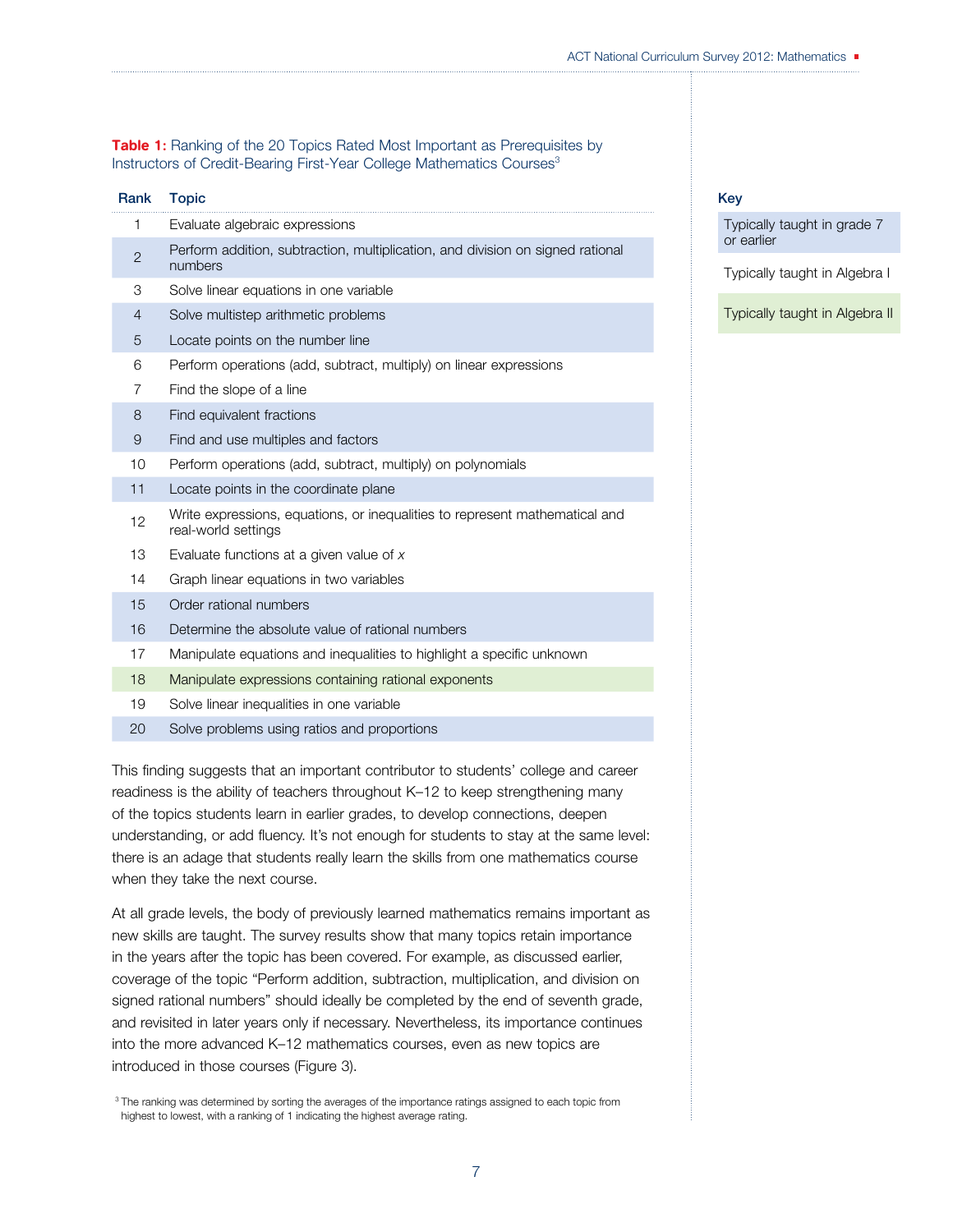

Finding 3: The topics rated as most important by instructors of first-year college mathematics courses more advanced than College Algebra may indicate what will need to be emphasized in K–12 curricula if the nation is to produce enough graduates to keep up with job requirements in STEM fields.

Various projections, including ACT's, show the number of STEM graduates (science, technology, engineering, and mathematics, often interpreted loosely) as being insufficient to meet the demand for jobs in these fields. Students in these areas are likely to have greater job prospects and to earn a higher salary than they might in many other fields.

Students whose interests, aptitudes, and plans involve STEM coursework typically start college in mathematics courses more advanced than College Algebra. This placement allows the students to take advanced courses earlier in their college career, courses that have one or more mathematics prerequisites. As important as it is to ensure that all high school graduates are prepared for postsecondary courses such as College Algebra, it is no less important to support students interested in STEM by giving them accurate information about the skills they will need to demonstrate in order to place into introductory college mathematics courses beyond College Algebra.

For students to be prepared for first-year college coursework more advanced than College Algebra, such as pre-calculus, calculus, or probability/statistics, the command of certain prerequisite topics becomes especially important. Table 2 shows topics that, with a handful of exceptions, are considered more advanced than the prerequisites typically needed for College Algebra (as expressed by the percentages of postsecondary respondents who rated the importance of the topic as a prerequisite for a given course as 3 or 4, on a scale where 0 means "Not Important" and 4 means "High Importance"). A topic is included in the table if its percentage for pre-calculus, calculus, or probability/statistics is at least 10 points higher than its percentage for College Algebra. (For reference, the College Algebra percentages are also presented.)

<sup>4</sup> Importance ratings in the survey were labeled as follows: 0=Not Important, 1=Low Importance, 4=High Importance. Teachers who did not respond to the question were excluded from the analysis.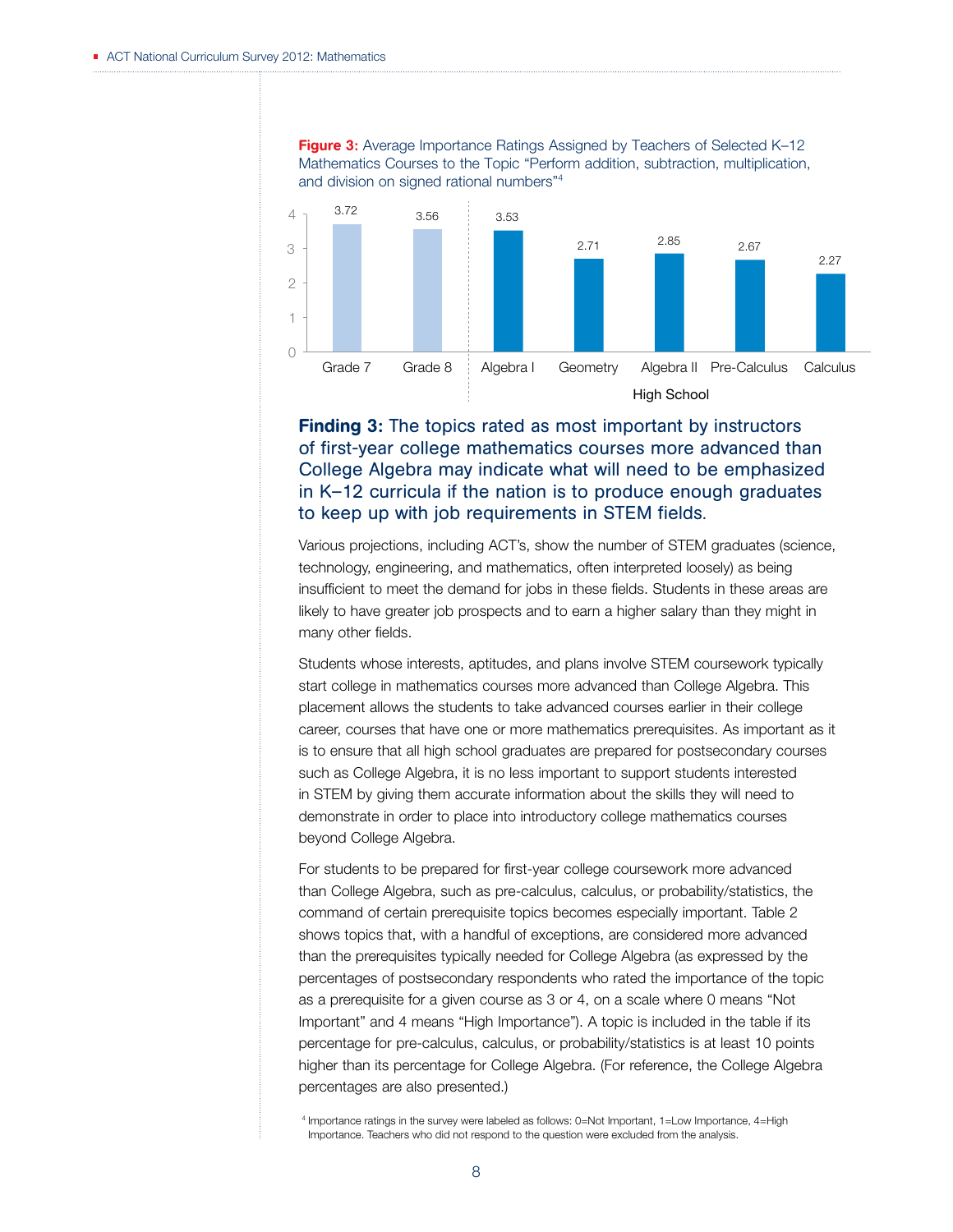#### Table 2: "More Advanced" Mathematics Prerequisites, as Determined by Percentages of Instructors of Selected Credit-Bearing First-Year College Courses Who Assigned the Topics Importance Ratings of 3 or 4

| <b>Topic</b>                                                                                   | College<br>Algebra | Pre-<br>Calculus         | Calculus          | Probability/<br><b>Statistics</b> |
|------------------------------------------------------------------------------------------------|--------------------|--------------------------|-------------------|-----------------------------------|
| Solve absolute value equations and inequalities                                                | 62                 | 76                       |                   |                                   |
| Exhibit knowledge of radian measure and the unit circle                                        | 7                  | 36                       | 77                |                                   |
| Use the unit circle to find trigonometric values for any angle                                 |                    | 38                       | 73                | --                                |
| Apply properties of trigonometric functions and their graphs, including amplitude, period, and | 7                  |                          |                   |                                   |
| phase shift                                                                                    | 6                  | 32                       | 60                |                                   |
| Apply trigonometric identities                                                                 | 6                  | 32                       | 65                |                                   |
| Use inverse trigonometric functions to solve right-triangle problems                           |                    | 29                       | 60                |                                   |
| Find the area of an acute or obtuse triangle using trigonometric functions                     | 6                  | 20                       | 33                |                                   |
| Use the law of sines and law of cosines                                                        |                    | 24                       | 37                |                                   |
| Manipulate radical expressions                                                                 | 72                 | 84                       | 82                | --                                |
| Solve radical equations                                                                        | 46                 | 62                       | 71                |                                   |
| Solve rational equations                                                                       | 57                 | 74                       | 78                |                                   |
| Solve quadratic inequalities                                                                   | 30                 | 49                       | 49                |                                   |
| Determine the number and types of solutions of a quadratic using the discriminant              | 35                 | 48                       | 48                |                                   |
| Determine solutions of polynomial and rational equations                                       | 44                 | 63                       | 75                |                                   |
| Solve problems using equations of parabolas and circles                                        | 24                 | 41                       | 55                |                                   |
| Solve problems using equations of ellipses and hyperbolas                                      | 7                  | 15                       | 30                |                                   |
| Implement remainder and factor theorems for polynomials                                        | 19                 | 30                       | 37                |                                   |
| Find the domain and range of a function                                                        | 59                 | 76                       | 79                |                                   |
| Evaluate a composite function at a given value of $x$                                          | 40                 | 56                       | 83                |                                   |
| View a function as a composite of two functions                                                |                    | 42                       | 72                |                                   |
| Write a composite function to represent mathematical and real-world relationships              | 19                 | 27                       | 58                |                                   |
| Solve problems using the relationship between logarithmic and exponential functions            |                    | 40                       | 69                |                                   |
| Find the inverse of a function                                                                 |                    | 44                       | 61                |                                   |
| Write the equation of an ellipse or a hyperbola                                                |                    | 18                       | 35                | --                                |
| Find magnitude, direction, and components of vectors                                           | 6                  | $- \, -$                 | 17                |                                   |
| Perform operations (add, subtract, multiply by a scalar) on vectors                            | 7                  |                          | 16                |                                   |
| Solve problems involving vectors                                                               | 4                  |                          | 14                |                                   |
| Find the limit of an expression                                                                | 8                  |                          | 52                |                                   |
| Write arithmetic and geometric sequences both recursively and with an explicit formula         | 9                  | $-$                      | 26                | --                                |
| Solve problems using parametric equations                                                      |                    | $-$                      | 22                |                                   |
| Use a statistical package                                                                      |                    | $\overline{\phantom{m}}$ | $-$               | 29                                |
| Understand the role of randomization in surveys, experiments, and observational studies        |                    |                          | $-$               | 55                                |
| Exhibit knowledge of correlation, variance, and standard deviation of data                     |                    | $-$                      | $\qquad \qquad -$ | 46                                |
| Fit a normal distribution to a data set                                                        |                    | $- -$                    | $\qquad \qquad -$ | 35                                |
| Fit a function to a data set (linear, quadratic, exponential)                                  |                    | $-$                      | $-$               | 39                                |
| Determine the number of elements in the sample space using combinations and permutations       |                    | $-$                      | $-$               | 37                                |
| Recognize and explain the concepts of conditional probability                                  |                    | $-$                      | $-$               | 41                                |
| Construct and interpret two-way frequency tables                                               |                    |                          | $-1$              | 42                                |
| Find union and intersection of sets                                                            |                    |                          | --                | 53                                |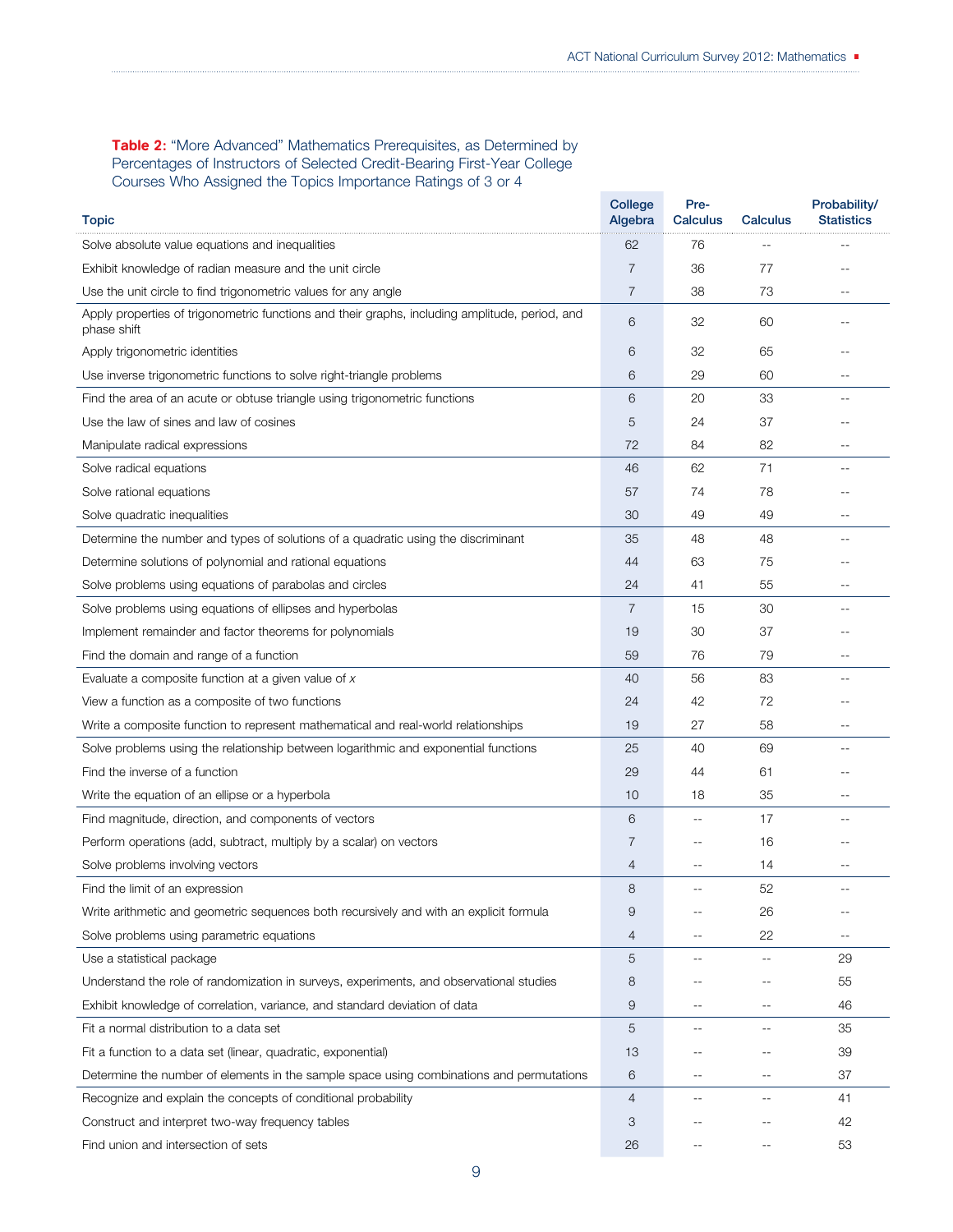This list of topics can serve as one possible guide to the kinds of skills that students will need to learn—and high school courses will need to teach—if the nation is to meet the challenge of producing more high school graduates able to pursue STEM majors in college and, ultimately, STEM careers.<sup>5</sup>

## Topic 2: Mathematics Instruction and the Common Core State Standards

**Finding 4:** While educators acknowledge the importance of several aspects of the Common Core State Standards for mathematics, they are perhaps not yet as familiar with the standards as they may ultimately need to be.

The Common Core State Standards Initiative, a state-led effort to develop collegeand career- ready standards for English language arts and mathematics across the K–12 grades, is a landmark development in US public education. The standards resulting from the initiative align the two subject areas with a uniformly higher standard than has been the norm in the past: readiness for college and career by high school graduation.

In addition to specific grade-level standards from kindergarten through high school, the Common Core State Standards for mathematics includes a section called the Standards for Mathematical Practice. This section sets forth eight practices that are important for students at all grade levels, because these practices rest on important "processes and proficiencies" of longstanding importance in mathematics education (Common Core State Standards Initiative, 2012). Organizations such as the National Council of Supervisors of Mathematics advise teachers to start their transition to the Common Core by focusing some attention on teaching the Mathematical Practices, not only because the organization considers them to be important, but also as a way of starting Common Core implementation without compromising preparation for state accountability measures that may be based on previous state standards.

The ACT National Curriculum Survey 2012 found that, taken as a whole, the Mathematical Practices were judged to be important by teachers at all educational levels.

The most important of the eight Mathematical Practices is arguably the first: "Make sense of problems and persevere in solving them." Figure 4 shows the importance assigned to Practice 1 by teachers of K–12 mathematics in the courses they teach from grade 3 through high school, and by instructors of first-year credit-bearing college mathematics courses as a prerequisite for success in those courses.

<sup>5</sup> The Common Core State Standards for mathematics has a slightly different selection of advanced topics, marked in the standards document with a plus sign: "Standards marked with a (+) . . . can form the starting point for fourth year courses in Precalculus and in Probability and Statistics. Other fourth year courses, for example Calculus, Modeling, or Discrete Mathematics are possible" (Common Core State Standards Initiative, n.d., p. 147). Whatever list is chosen, it is possible that if a substantial number of these skills are taught in high school, the content of introductory college mathematics courses geared to STEM can eventually be adjusted to begin at a slightly more advanced level.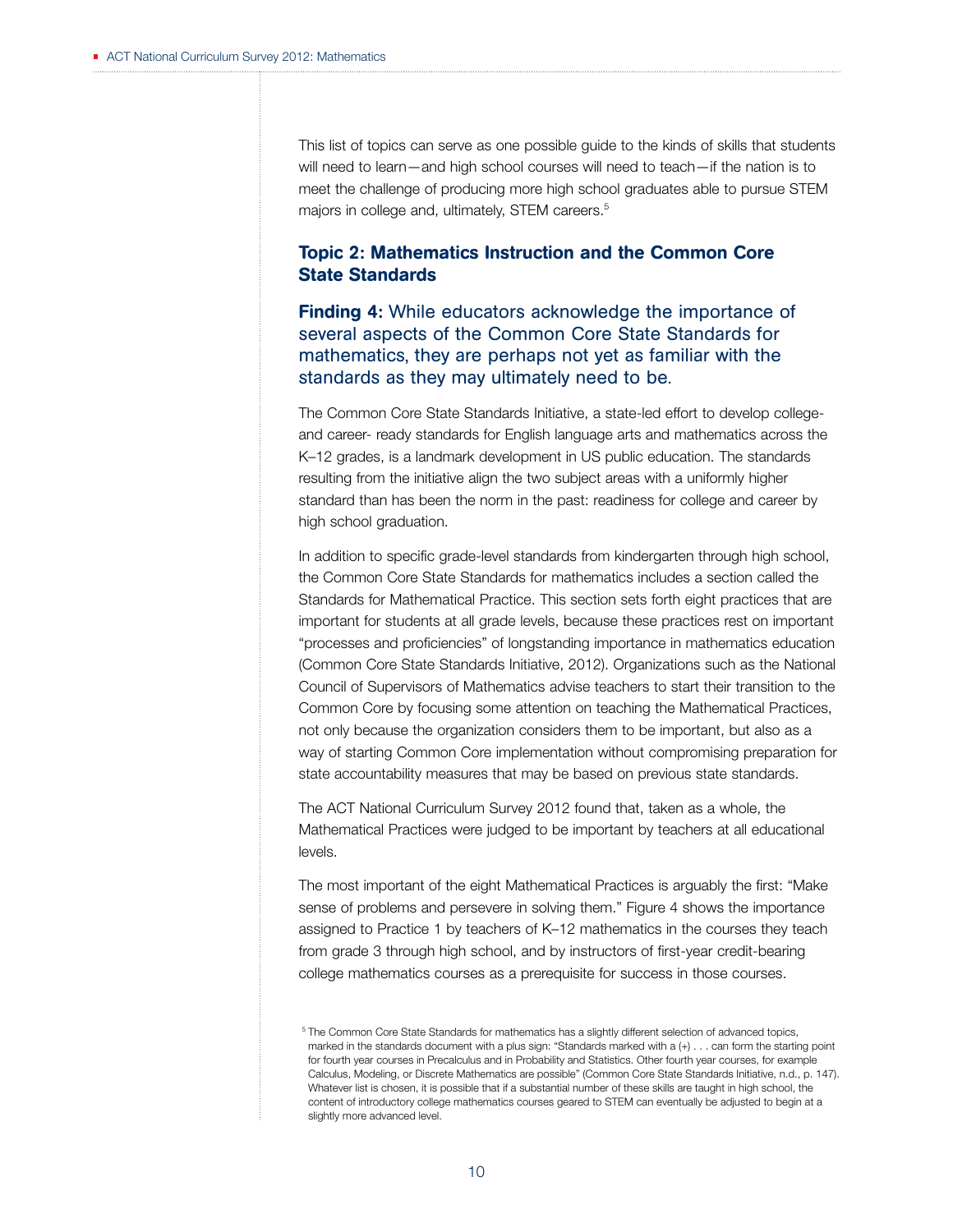

Figure 4: Average Importance Ratings for Common Core State Standards Mathematical Practice 1, "Make sense of problems and persevere in solving them"6

This first practice seems to become slightly less important in middle school, and then increases in importance as course content grows more complex. Survey results also show that this practice is taught as standard course content (as opposed to taught mainly as review or not taught at all) by clear majorities of teachers from grade 3 through high school.

For Mathematical Practice 6, "Attend to precision," the pattern is different (Figure 5):





As the figure shows, the importance of this practice varies more across educational levels than does the importance of Practice 1. Attending to precision appears to be seen as most important in elementary school and least important in college

<sup>6</sup> Educators who did not respond to the question were excluded from the analysis. Grade 6 mathematics, high school trigonometry, and high school statistics were omitted due to small sample sizes.

 $7$  Educators who did not respond to the question were excluded from the analysis. Grade 6 mathematics, high school trigonometry, and high school statistics were omitted due to small sample sizes.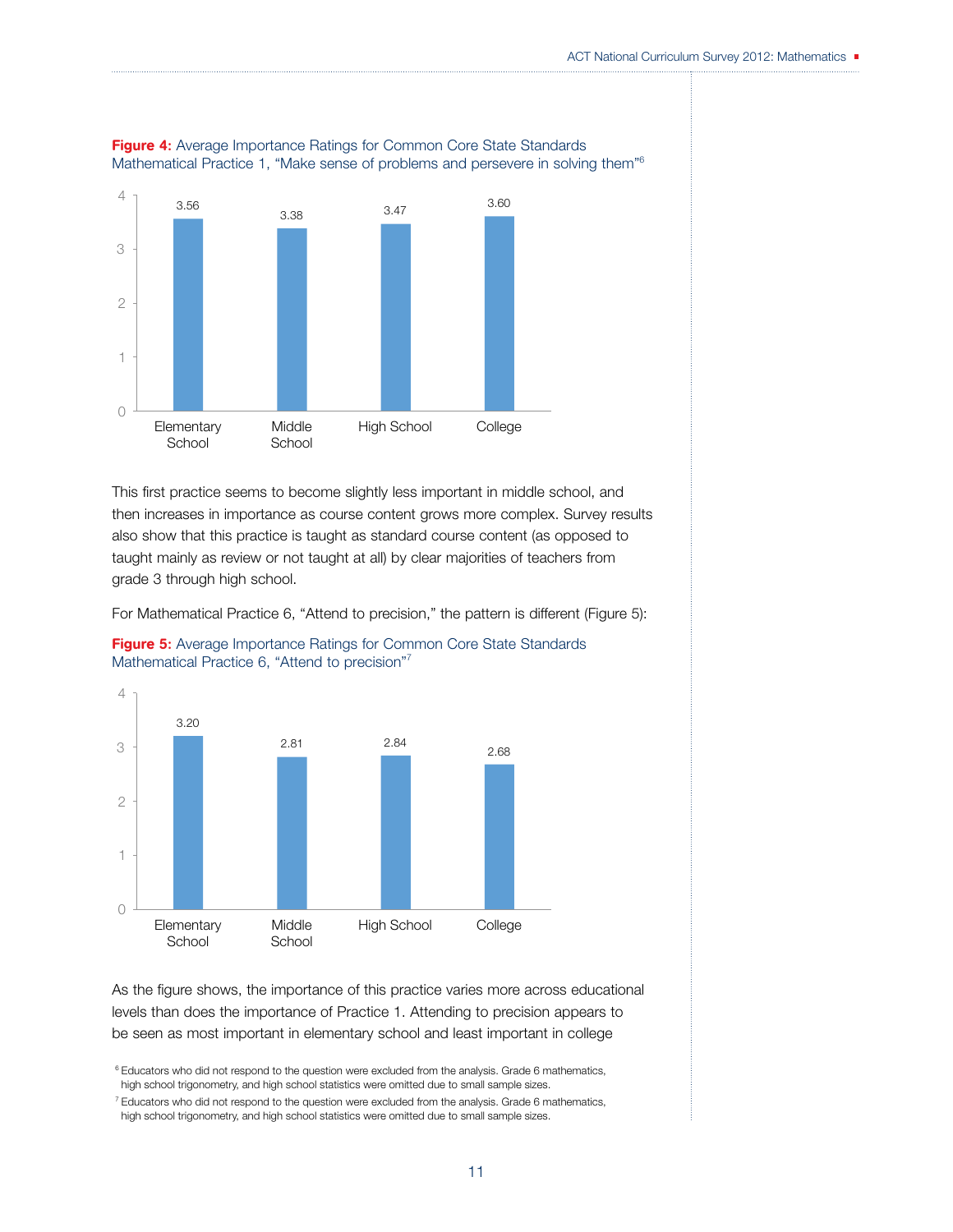(although, when broken down by course, it is rated least important overall in high school Algebra I and College Algebra). We see no clear explanation for this pattern. Practice 6 is taught as standard course content in most courses from grade 3 through high school, with the exception of high school pre-calculus.

The other Mathematical Practices show still other patterns. For example, as one might expect, Practice 3, "Construct viable arguments and critique the reasoning of others," is considered especially important in high school geometry. But other patterns in responses remain unexplained.

The lack of clear patterns in many of the responses may reflect the educators' overall lack of in-depth knowledge about the Common Core State Standards for mathematics. Fewer than one-fourth of the K–12 mathematics teachers (24 percent across the three levels), and fewer than one-tenth of the instructors of creditbearing first-year college mathematics courses (who are not directly affected by the Common Core), reported knowing "a lot" about the standards (Figure 6).





However, as seen in the figure, taking into account the K–12 teachers who reported knowing a moderate amount about the standards improves the picture to some extent, suggesting that close to 80 percent of these teachers are at least fairly conversant with the content of the standards. In any event, the K–12 teachers who responded to ACT's open-ended survey question about professional development

<sup>8</sup> Educators who did not respond to the question were excluded from the analysis. Due to rounding, the high school percentages do not sum to 100.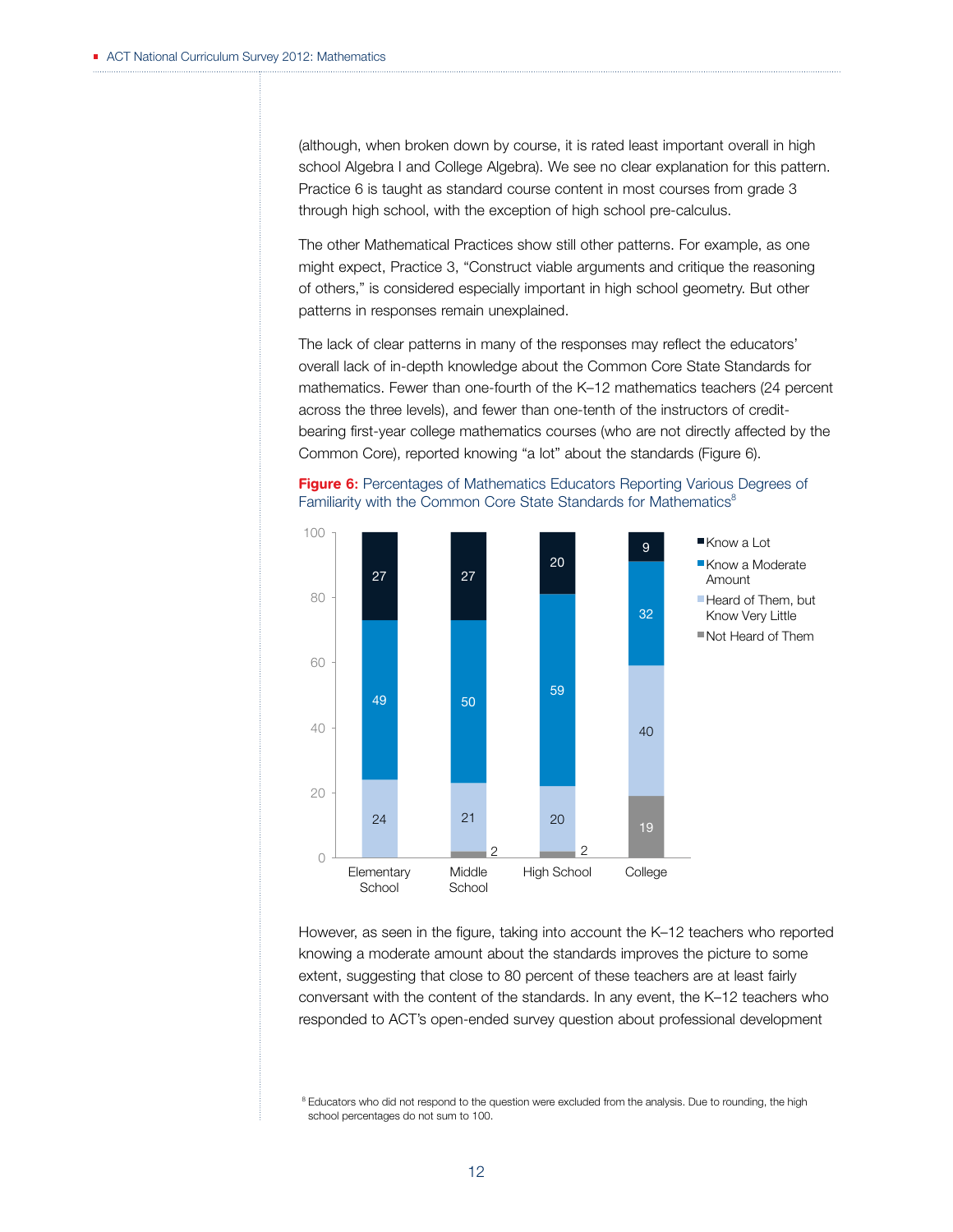related to the Common Core ("What kinds of professional development do you need and would you find most beneficial for the Common Core State Standards initiative to work?") overwhelmingly expressed the need for training, another sign that these teachers are not yet fully confident in their ability to understand and teach the skills contained in the standards to their students.

#### Topic 3: Mathematics and Reading

Reading in mathematics might well be considered a genre by reading specialists. There are words that take on technical meanings different from standard English. There are communications conventions, including the use of symbols. Understanding problems often involves identifying quantitative information and relationships among that information. Knowledge of standard mathematical models comes into play. Interpreting graphs, tables, and other representations, and being familiar with typical patterns found in these representations, are unique skills that students must learn. Understanding expressions and attaching meaning to their components is key, and is difficult for many students.

This kind of reading is important for college and career readiness. Not only will students be expected to read and digest quantitative information and argument in college, but students who are able to learn independently have a tool for learning more mathematics throughout their lives. In the past, mathematics standards seldom addressed the need for reading in mathematics. The Common Core State Standards integrate reading across disciplines within the English language arts standards, and make clear that it is the responsibility of teachers in all courses mathematics no less than any other—to help teach reading. The National Curriculum Survey 2012 investigated several aspects of the interaction between reading comprehension and the expectations of mathematics coursework, both in K–12 and at the college level.

Finding 5: Within K–12, the amount of time spent teaching strategies for reading mathematics course material, and the amount of assigned reading that teachers expect students to read and understand independently, appear to decrease with educational level.

The survey asked how much time mathematics teachers at various educational levels spend teaching students how to read course materials. The results are shown in Figure 7.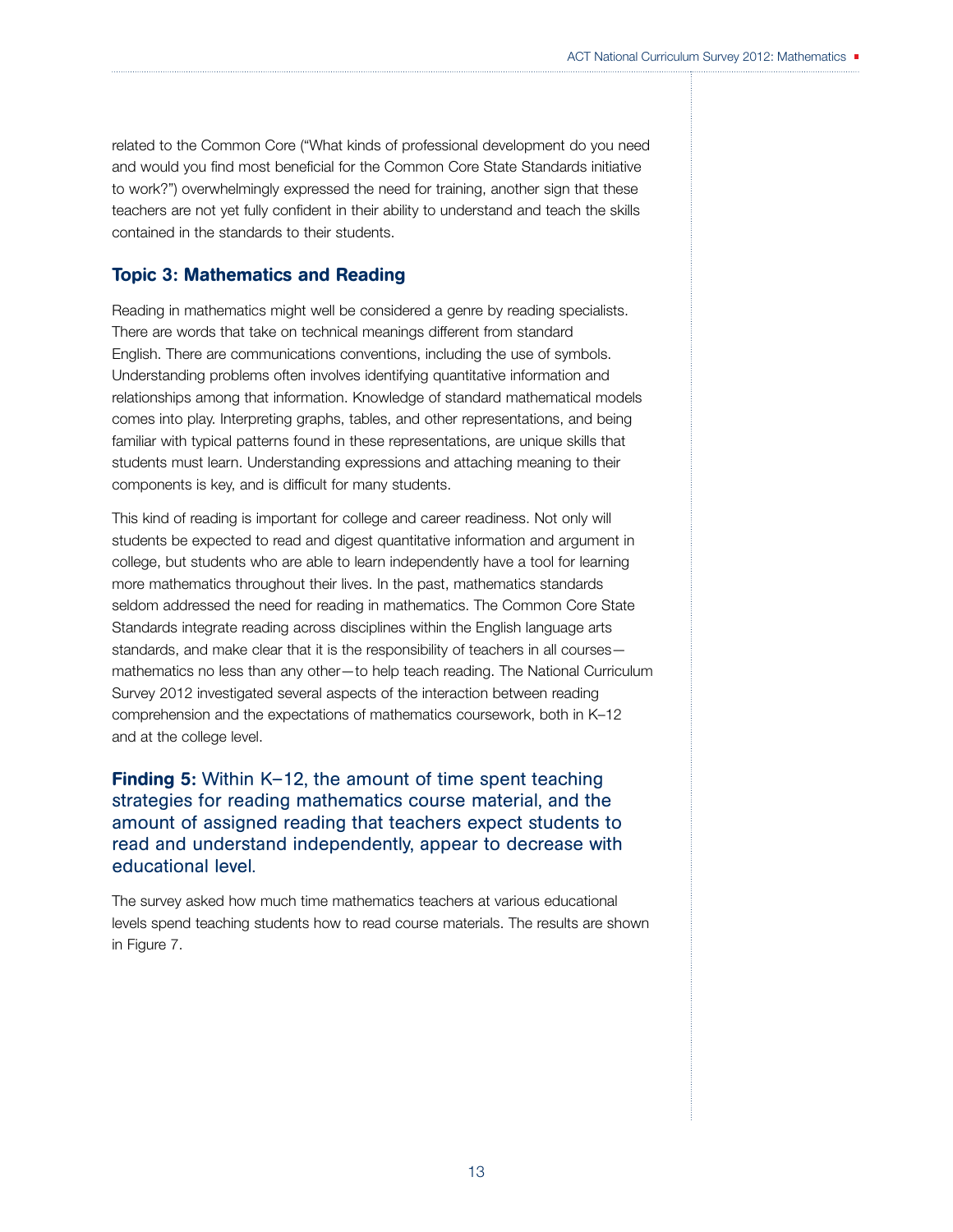

#### Figure 7: Percentages of Educators Reporting How Much Time They Spend Teaching Students Strategies on How to Read Course Materials<sup>9</sup>

The amount of time spent teaching reading strategies decreases steadily as educational level increases, with elementary school teachers substantially more likely to spend a moderate amount or a lot of time than teachers in the higher levels. One might well expect this: as students improve their reading comprehension skills, they are likely to become better able to learn mathematics by means of the reading strategies they already possess. But given that most elementary school teachers teach a variety of subjects (including reading itself), it is also possible that the time they reported spending may not necessarily be specific to mathematics, but rather to strategies applicable across the curriculum, including mathematics.

Practice, such as the kind offered by engaging with course materials on their own, can help students improve their ability to comprehend mathematics materials. How much of this kind of practice are students likely to get in mathematics courses? Figure 8 summarizes educators' responses to the question of how much of the assigned reading in their courses they expect students to read and understand independently, with little or no instructional scaffolding or support.

<sup>9</sup> Educators who did not respond to the question were excluded from the analysis.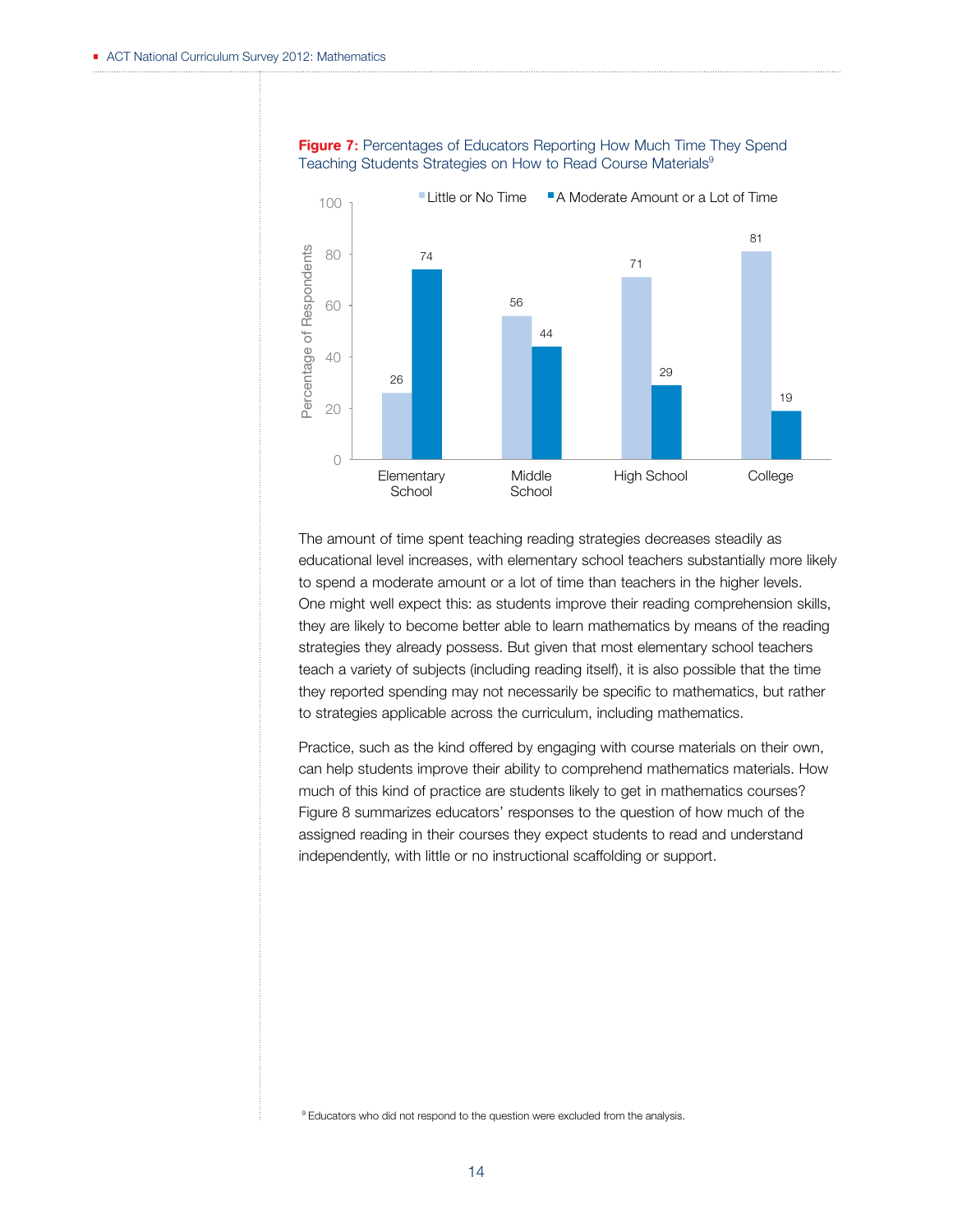

Figure 8: Percentages of Educators Reporting How Much Assigned Reading They Expect Students to Read and Understand Independently<sup>10</sup>

The figure shows that high school mathematics courses tend to require less independent reading than do mathematics courses at other levels, and that elementary school tends to require it the most. (Again, the elementary-school results may refer to more than just mathematics-specific reading.)

## **Finding 6:** Clear majorities of postsecondary mathematics instructors believe that at least half of their students possess an appropriate degree of reading comprehension.

After reviewing some of the instructional practices in K–12 related to reading and reading comprehension, it may be instructive to see how some of the results of these practices might manifest themselves when students get to college. As part of the National Curriculum Survey 2012, instructors of credit-bearing first-year college mathematics courses shared their observations of how well prepared their entering students are for the reading expectations of the course they teach. Figure 9 shows results for four categories of postsecondary mathematics courses covered in this section of the survey: College Algebra, pre-calculus, calculus, and probability/ statistics.

<sup>10</sup> Educators who did not respond to the question were excluded from the analysis.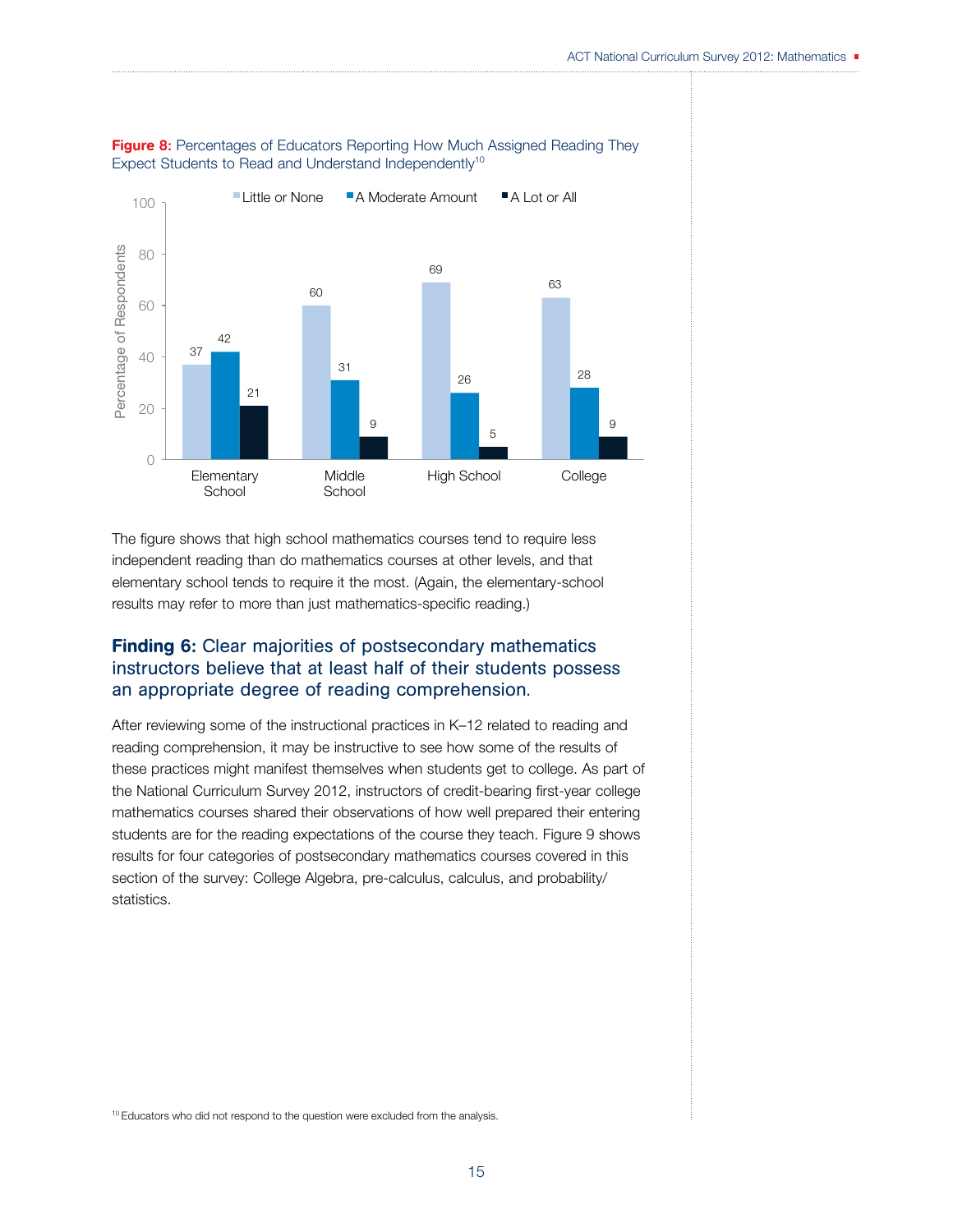

Figure 9: Percentages of Credit-Bearing First-Year Mathematics Courses Reporting that about Half or More of Their Students Have an Appropriate Level of Reading Comprehension<sup>11</sup>

Because calculus courses and, in some cases, probability and/or statistics courses are more advanced than College Algebra and pre-calculus courses, it is reasonable to expect that the necessary level of reading comprehension in the two former categories would be somewhat higher than that in the two latter categories. It is therefore encouraging to note that higher percentages of students in calculus and probability/statistics appear to have appropriate levels of reading comprehension than do students in algebra and pre-calculus. This is consistent with students improving their reading comprehension in mathematics as they advance from course to course. However, according to the survey results, students in college mathematics courses have a wide range of reading comprehension in mathematics, and many college instructors—more than one-third, for example, of the respondents in college algebra and pre-calculus—find that, in general, their students have reading skills insufficient to meet the requirements of those courses.

<sup>11</sup> Instructors who did not respond to the question were excluded from the analysis.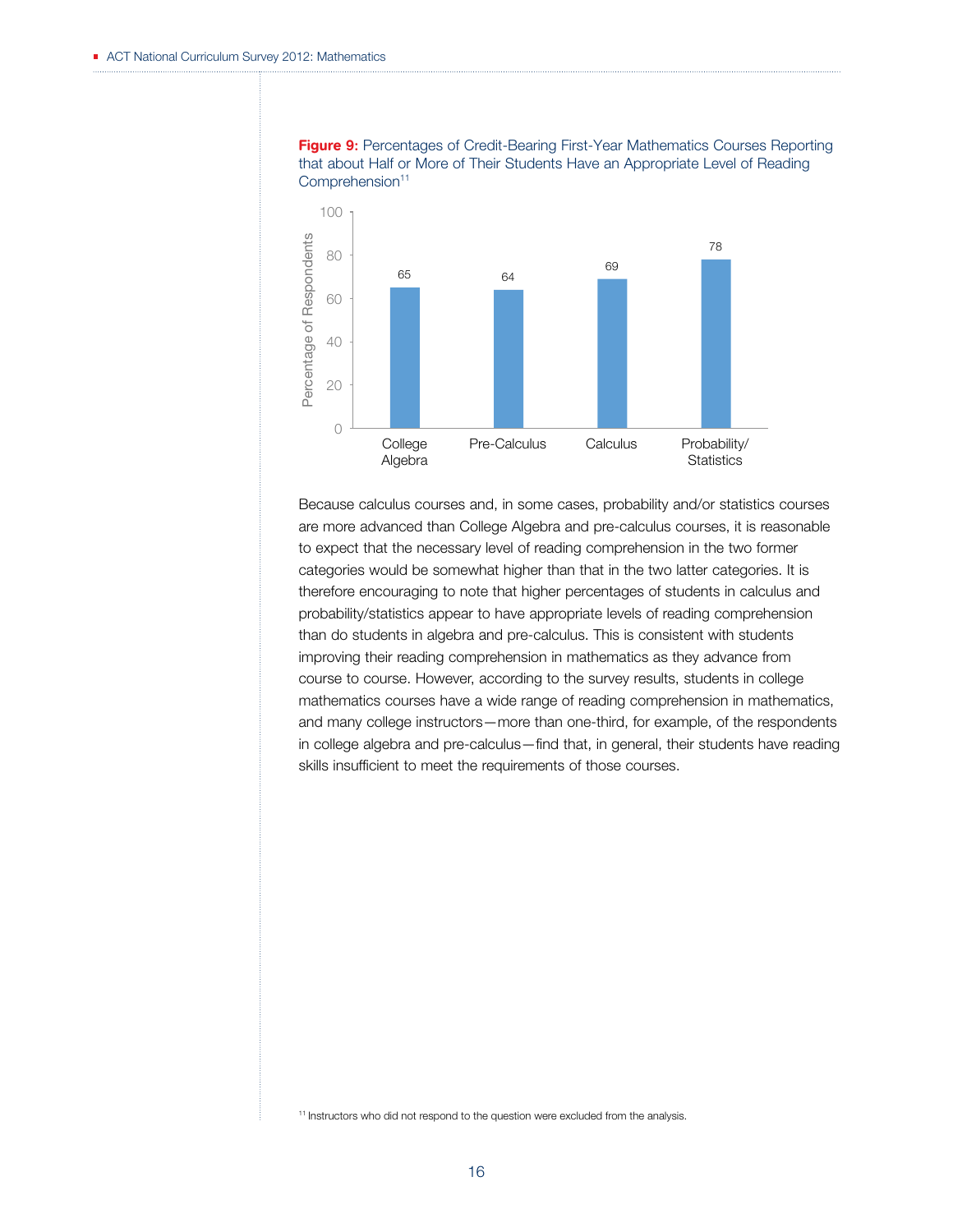## Recommendations

In light of the preceding results from the National Curriculum Survey 2012 in mathematics, ACT offers the following recommendations to help in the pursuit of college and career readiness for all students:

1. To promote teaching of rigorous K–12 courses and good communication about expectations, and to cut down on the need to re-teach topics from year to year, there should be a common vision of what is regular course content for a course, including the depth required.

Given that mathematics topics in K–12 continue to be taught as regular course content long after they should have been learned, guidelines for efficient learning progressions from grade to grade and course to course should be established. While it is certainly expected that teachers will work with students who need help getting up to speed on particular topics, an abundance of re-teaching is a potential detriment to overall course rigor, particularly in high school. ACT knows that teachers are working to strengthen understanding and fluency, but the whole system needs a reboot so that, when topics need to be covered after they have been taught, they are covered almost entirely as review, without sacrificing time spent on the new topics that must be learned in successive courses if students are to stay on target for college and career readiness in mathematics.

Another reason that establishing learning progressions is important is that, while the Common Core State Standards for mathematics show development of many mathematical competencies in small stages across grades, forming a coherent picture of how students can build complex knowledge and reasoning structures, not everything in the Common Core State Standards for mathematics is staged across grades, the Mathematical Practices in particular. Given the importance of the Mathematical Practices, mapping their expected progression across grades should be a high priority, putting them at a level equivalent to other parts of the Common Core.

2. Students interested in science and mathematics, many of whom might choose to major and work in STEM fields after high school, need opportunities to learn the additional prerequisite skills associated with advanced introductory-level college mathematics courses.

While preparing all high school graduates for typical introductory postsecondary mathematics courses is a worthy and critical goal, it may not be enough to increase the supply of workers needed for jobs in the fields of science, technology, engineering, and mathematics. To the extent possible, K–12 mathematics courses should offer students opportunities to learn STEM-related skills, potentially to encourage more interest in these fields as well as to better enable interested students to pursue STEM-related coursework in college.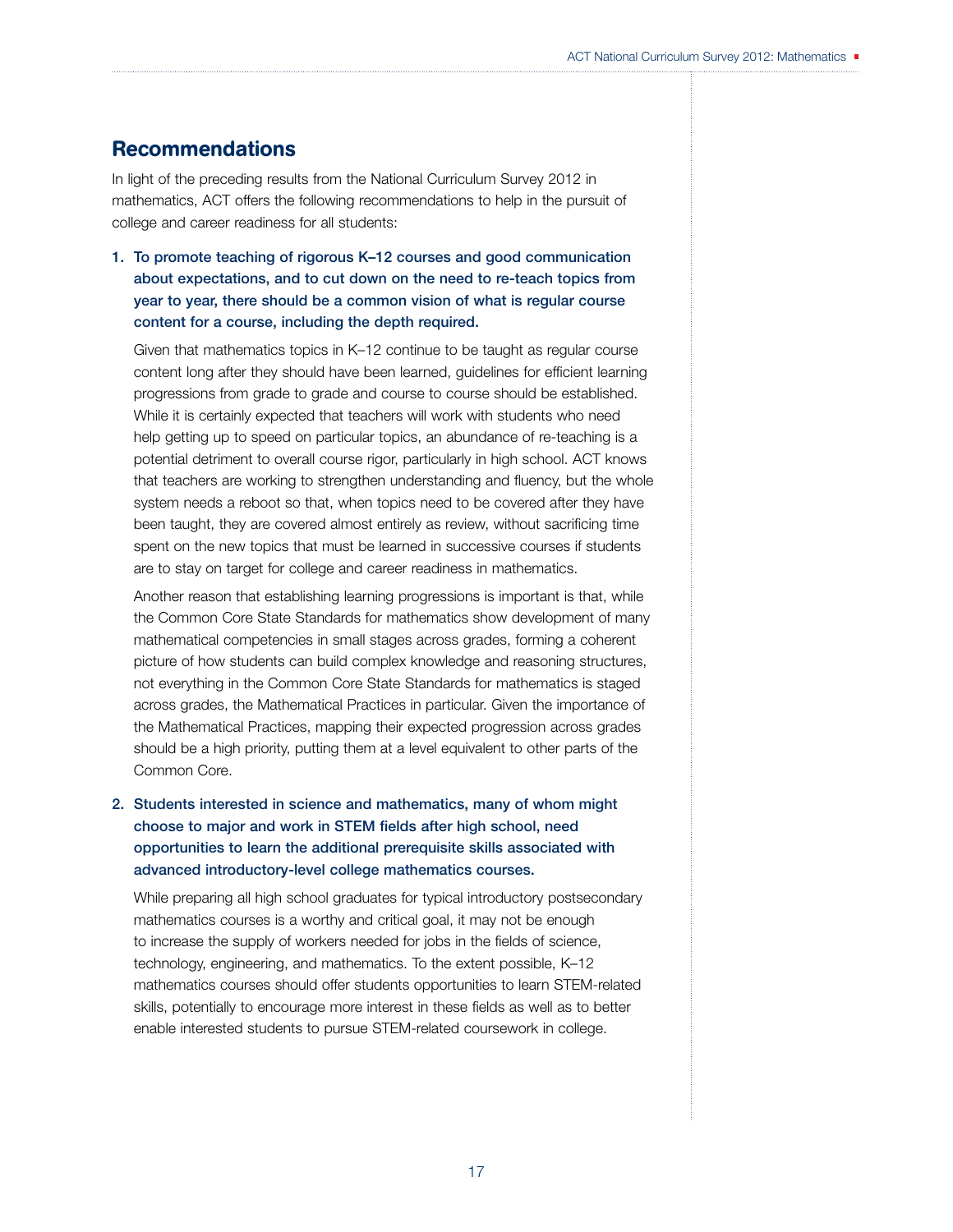These skills also need to be assessed in K–12, so that the students can know whether they are ready for more advanced levels of introductory college mathematics coursework. By having a STEM component to state assessment, schools will be able to identify and encourage students who show appropriate achievement, with the likely result of increasing the number of STEM majors going to college.

#### 3. Given the large number of states adopting the Common Core State Standards, schools need an effective and efficient way to provide professional development support to K–12 teachers while keeping budgets in mind.

As of this writing, 45 states and the District of Columbia have adopted the Common Core State Standards for mathematics. There is a great need for professional development about implementing the standards. While the building blocks of the Common Core are not new, the way the pieces are put together, and the philosophy, represent a change. Many teachers are well prepared, and many others can be with appropriate support. One way of providing this support efficiently is for states and schools of education to band together to find and/ or create high-quality professional development, and to collect data about effectiveness in order to make improvements year by year.

#### 4. K–12 mathematics teachers beyond elementary school need support in teaching mathematics-specific reading strategies.

The survey findings about the percentages of K–12 mathematics teachers who teach students strategies for reading and understanding course materials suggest that more can be done in this area. Students who are fluent in the specific skills for comprehending mathematics materials are better able to learn more mathematics throughout their careers.

Because students weak in reading comprehension in mathematics may also be weak in general reading comprehension, a school-based support system that involves English language arts teachers, as well as teachers from other disciplines, may best address some of these students' needs. A school-based system is also a way to share reading expertise across the school, as well as to make the point that reading across the curriculum is important.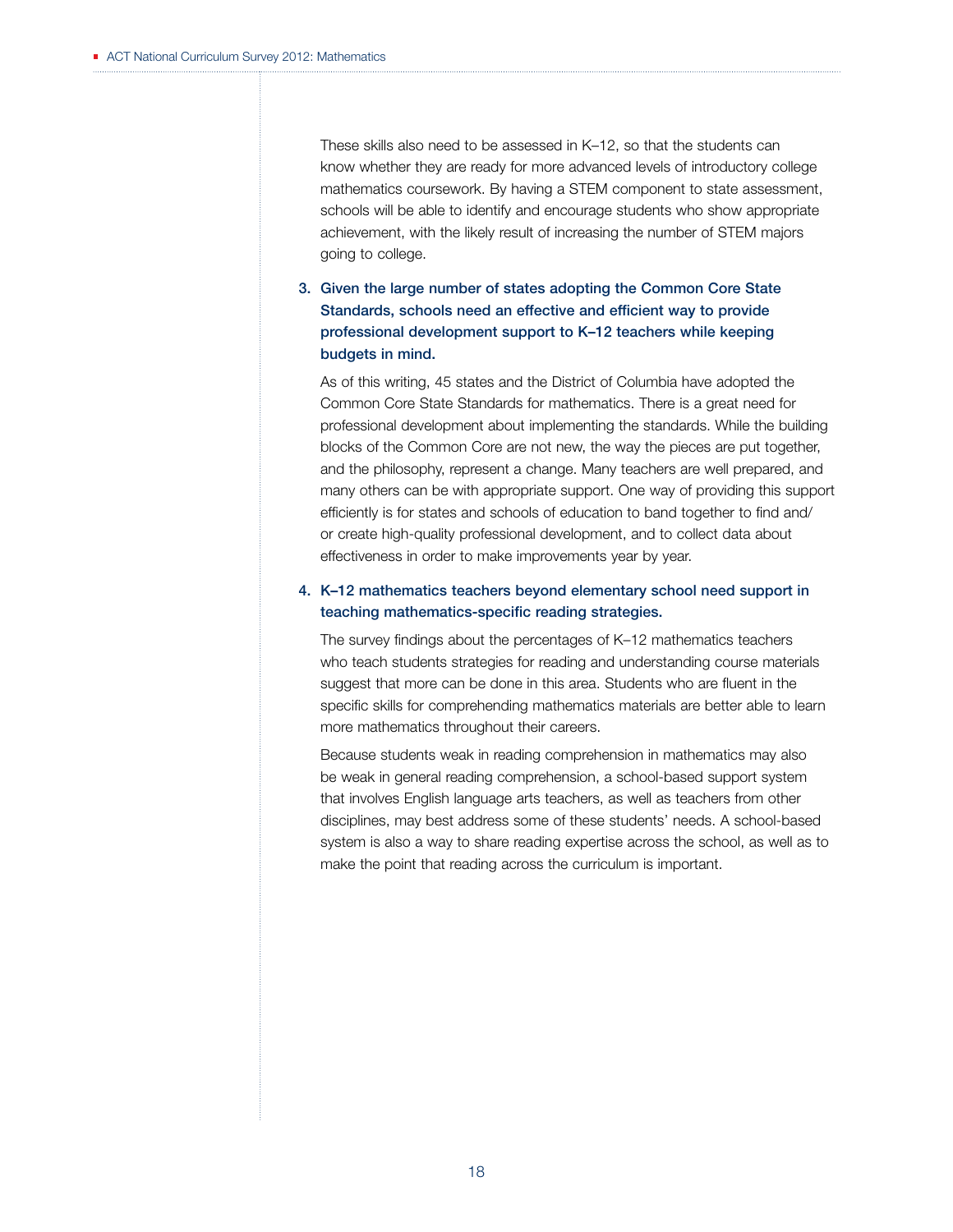# Appendix: Description of Survey Sample and Process

The ACT National Curriculum Survey is a one-of-a-kind nationwide survey of educational practices and expectations conducted by ACT approximately every three years. ACT surveys thousands of teachers and college instructors in English/ writing, mathematics, reading, and science for the purpose of determining what skills and knowledge are currently being taught at each grade level—and which are considered essential for college readiness. The survey also asks educators for their opinions on educational topics of current interest.

For the ACT National Curriculum Survey 2012, we sent surveys by postal mail and e-mail to a nationally representative sample of elementary school, middle school, high school, and college instructors who teach courses in English/writing, mathematics, reading (including English language arts and social studies), and science (including Biology, Chemistry, Physics, and Earth/Space Science) in public and private institutions across the United States. We also included a sample of instructors of developmental (i.e., remedial) college courses in English/writing, mathematics, and reading. We included these instructors because they should be uniquely qualified to identify the critical skills and knowledge that high school graduates are typically missing and the set of knowledge and skills that, when emphasized, result in student readiness for success in entry-level college courses. Table 3 gives the numbers of survey participants at each educational level.

#### Table 3: ACT National Curriculum Survey 2012 Participants

| <b>Educational Level</b> | <b>Number of Participants</b> |
|--------------------------|-------------------------------|
| Elementary school        | 1,052                         |
| Middle school            | 1,806                         |
| High school              | 2.943                         |
| College developmental    | 540                           |
| College                  | 3,596                         |
| <b>TOTAL</b>             | 9.937                         |

The numbers of participants listed in Table 3 compare favorably to those from past surveys. Excluding elementary school teachers, who are new to the survey, the total number of participants in 2012 is 16 percent higher than the number who participated in 2009, and 35 percent higher than the number who participated in 2005–06.

ACT uses the results from the main body of the ACT National Curriculum Survey to guide the test development of ACT's college readiness assessments. ACT conducts this portion of the survey to ensure that its assessments are measuring the current knowledge and skills that instructors of credit-bearing first-year college courses identify as important for success in each content area. As in past years, the results of this section affirm that the knowledge and skills that are important for readiness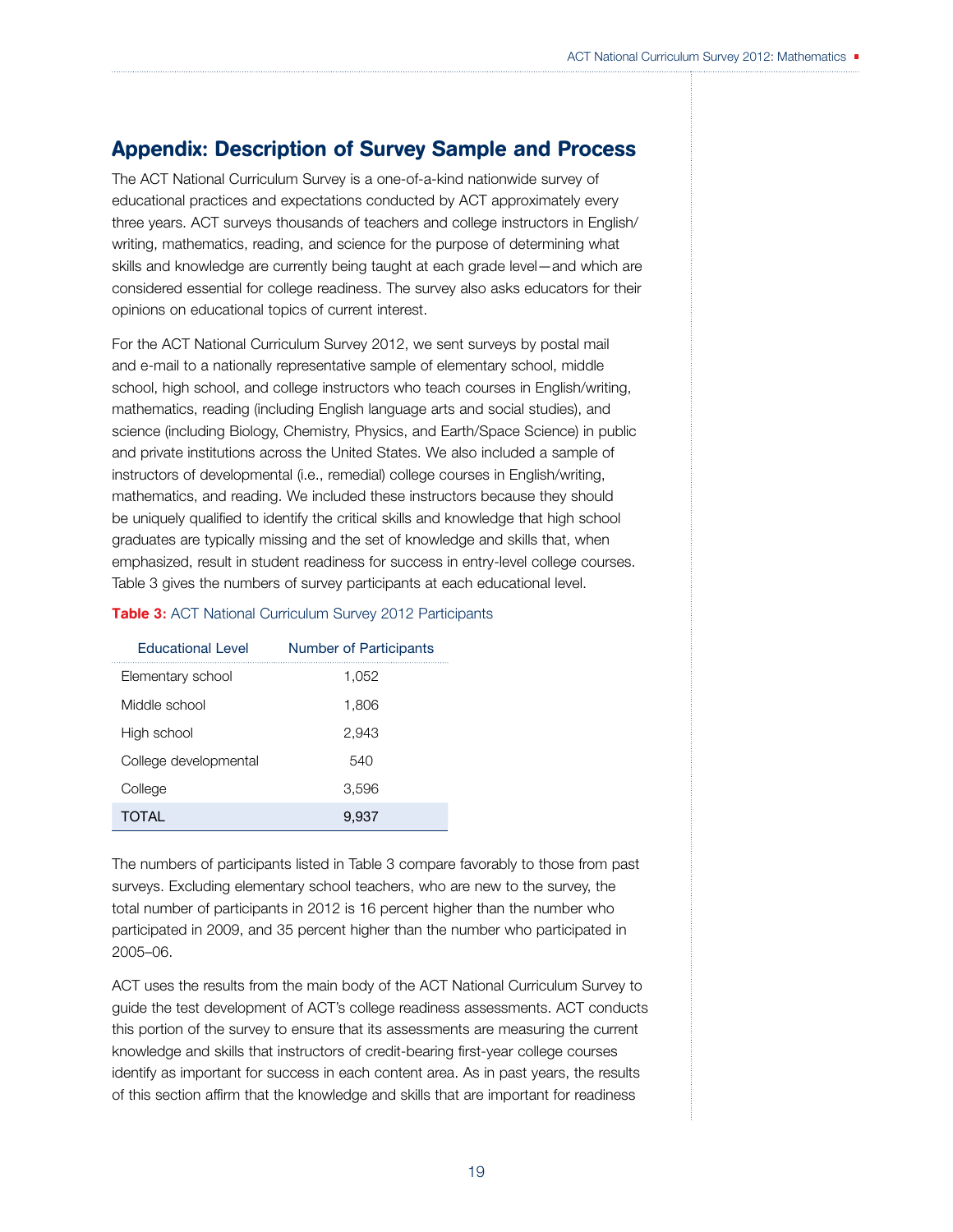and success in college and in workforce training, and the relative emphasis accorded to each, are reflected in the content of ACT Explore® , ACT Plan® , and the ACT® college readiness assessment.

All participants surveyed were asked to perform two primary tasks with respect to course content. First, they were asked to rate discrete content knowledge and skills with respect to how important each is to student success in the content area. (Specifically, high school teachers and college developmental instructors were asked to rate the importance of each content or skill in a given class they teach, while instructors of credit-bearing college courses were asked to rate the importance of each content or skill as a prerequisite to success in a given class they teach.) Second, they were asked to rank groups of content and skills, known as strands, with respect to their relative importance to student readiness for college.

We also asked the K-12 teachers to indicate whether or not they teach a particular content or skill and, if so, whether they teach it as a standard part of their course or as part of a review of material that should have been learned earlier. Finally, we asked all educators a number of questions about, e.g., the amount and type of reading and writing they assign; the textbooks they use; their awareness of the Common Core State Standards and of their state's, school's, or district's alignment efforts across K–13; their students' readiness for particular kinds of coursework; and their students' degrees of reading comprehension, computer literacy, and computer access.

Because some content areas were surveyed in larger numbers than others, the values displayed in educational-level totals were averaged across English/language arts, mathematics, and science. This ensured that, in these results, no one content area would have more influence than another.

## **References**

- Common Core State Standards Initiative. (n.d.) *Common Core State Standards for mathematics: Appendix A: Designing high school mathematics courses based on the Common Core State Standards*. Retrieved September 18, 2013, from http://www.corestandards.org/assets/CCSSI\_Mathematics\_Appendix\_A.pdf
- Common Core State Standards Initiative. (2012). *Standards for Mathematical Practice*. Retrieved September 18, 2013, from http://www.corestandards.org/ Math/Practice